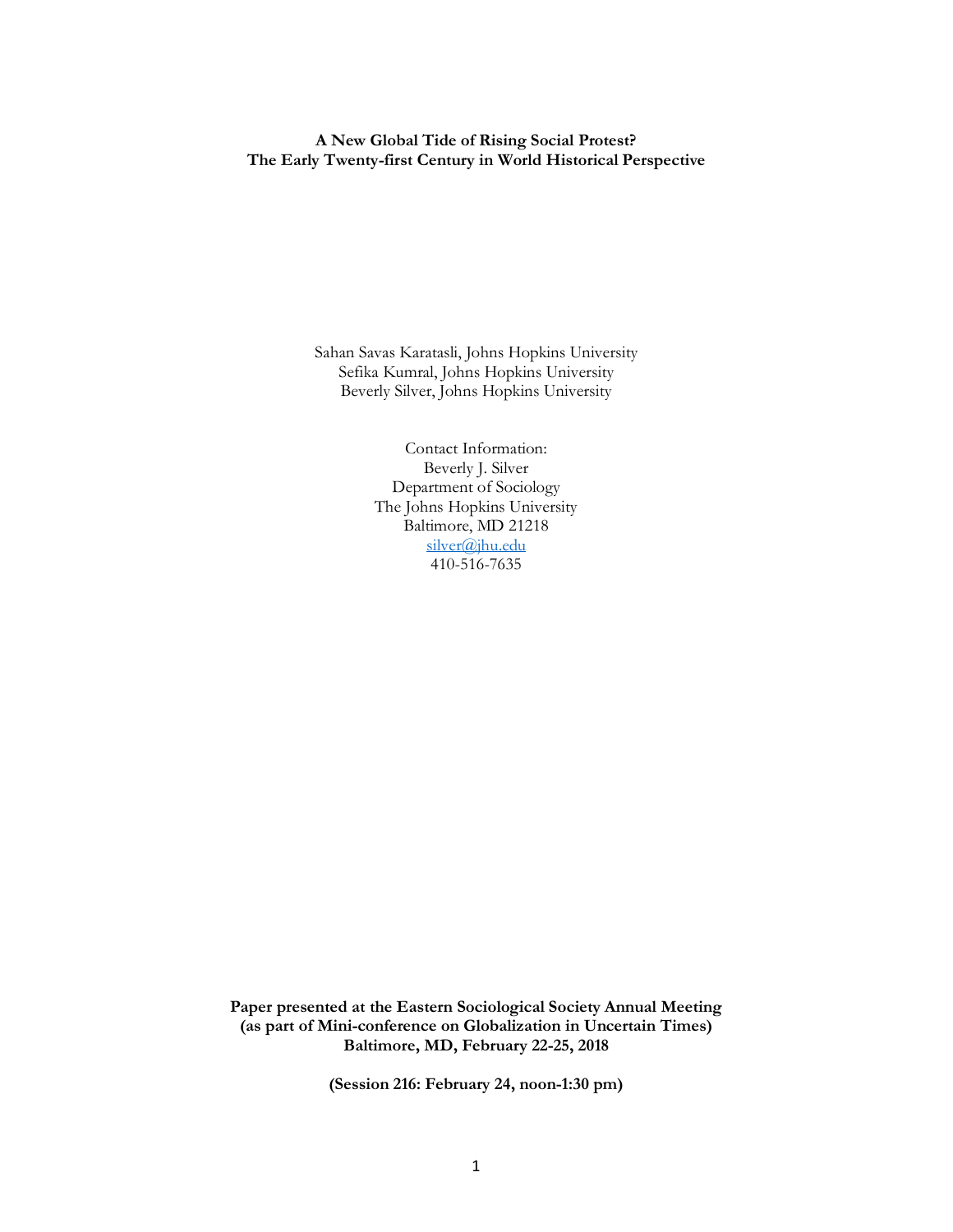## **A New Global Tide of Rising Social Protest? The Early Twenty-first Century in World Historical Perspective**

## **I. The Problem and Its Significance**

 $\overline{a}$ 

## *A (Puzzling) Resurgence of Labor and Social Unrest:*

During the past three decades, there had been an almost complete consensus in the social science literature that labor movements worldwide were in a severe (many argued 'terminal') crisis (see for example, Sewell 1993; Zolberg 1995; Castells 1997; Gorz 2001). In a similar vein, the dominant position in the social movement literature was that "class" had become largely irrelevant as an organizing principle for collective action and social movement organization (see, e.g., Larana et al 1994; Pakulski and Waters 1996; for a critique see Rosenhek and Shalev 2014).

In the past several years, however, there has been a growing chorus among sociologists pointing to the resurgence of labor protest in various parts of the world (see for example, Milkman 2006, Chun 2009, Silver and Zhang 2009, Agarwala 2013, Zhang 2015, Ness 2015). Likewise, beginning around 2010, major newspapers were suddenly filled with reports of labor unrest around the world, after a two decade lull in such reports (Silver 2003, 126; Silver 2014). Taking the front page of the *Financial Times* (*FT, London*) as an illustration, in the first six months of 2010, we find reports of widespread labor unrest in Chinese factories following strikes at major automakers such as Honda and Toyota; intense protests by Bangladeshi garment workers including violent clashes with police that forced the shutdown of the country's busiest export processing zone; escalating labor unrest in India including worker occupations at Hyundai and go-slows at the German car parts supplier Bosch; and mass demonstrations against austerity in Greece, Portugal, Italy, Spain, France and the UK.1 Then, in August and September, there were reports of widespread labor unrest in Egypt, riots against rising food prices in Mozambique, and a general strike of public sector and mineworkers in South Africa. In December 2010, we get news of protests against unemployment and rising food prices in Tunisia—the start of what would be called the "Arab Spring"2.

By 2011 this uptick in labor protest gave way to a broader wave of social unrest--from the Arab Spring to the Occupy Movements--leading *Time* magazine to declare "The Protester" as their *Person of the Year* (Andersen 2011). Revolutions, uprisings and mass movements once again became a hot topic in academic debates (Beinin 2011, Goldstone 2011, Sassen 2011,Wallerstein 2011, Badiou 2012, Hardt and Negri 2012, Žižek 2012, Calhoun 2013, Harvey 2013, Milkman et al 2013, 2014, Goodwin and Romanos 2014, Therborn 2014). Journalists and social scientists speculated that 2011 would come to be seen as a turningpoint year of "global revolt" alongside 1789, 1917, 1848, 1968 and 1989 (Rachman 2011, Gitlin 2012, Mason 2012, Chase-Dunn 2013). In the following two-and-a-half years (Jan 2012-June 2014), rebellions and uprisings erupted in countries as diverse as the Ukraine, Turkey, Brazil, Bosnia and Thailand, while some of the uprisings (Libya, Syria and the Ukraine) devolved into wars. A widely shared sense that the 2011 events signaled a historical turning point emerged, but there was little agreement on its exact nature.

This brief sketch of the upsurge of labor and social unrest over the past decade raises two sets of questions that animate this research project. The <u>first</u> relates to the relevance of class in general and the working class in particular for understanding current protest dynamics. The second relates to the historical

<sup>1</sup> 'Chinese workers' protests spread' (*FT,* June 10), 'Fears grow over China labour unrest' (*FT,* June 11); 'Bangladesh doubles wages in clothes industry to stem unrest' (*FT,* Julu 30); 'Bosch locks out staff amid India unrest' (*FT,* March 12), 'Police break up Hyundai strike in Chennai' (*FT,* June 9); 'Austerity plans spark protests in Eurozone' (*FT,* February 24); 'Workers' rage' (FT, June 9).

<sup>2</sup> 'Egyptians Seize Rare Opportunity to Stir Things Up", (*FT,* September 28); 'Seven die in Mozambique food rioting' (*FT*, September 3); 'Strike hobbles South Africa public services' (*FT*, August 19); Tunisian unemployment sparks unrest' (*FT* , December 28)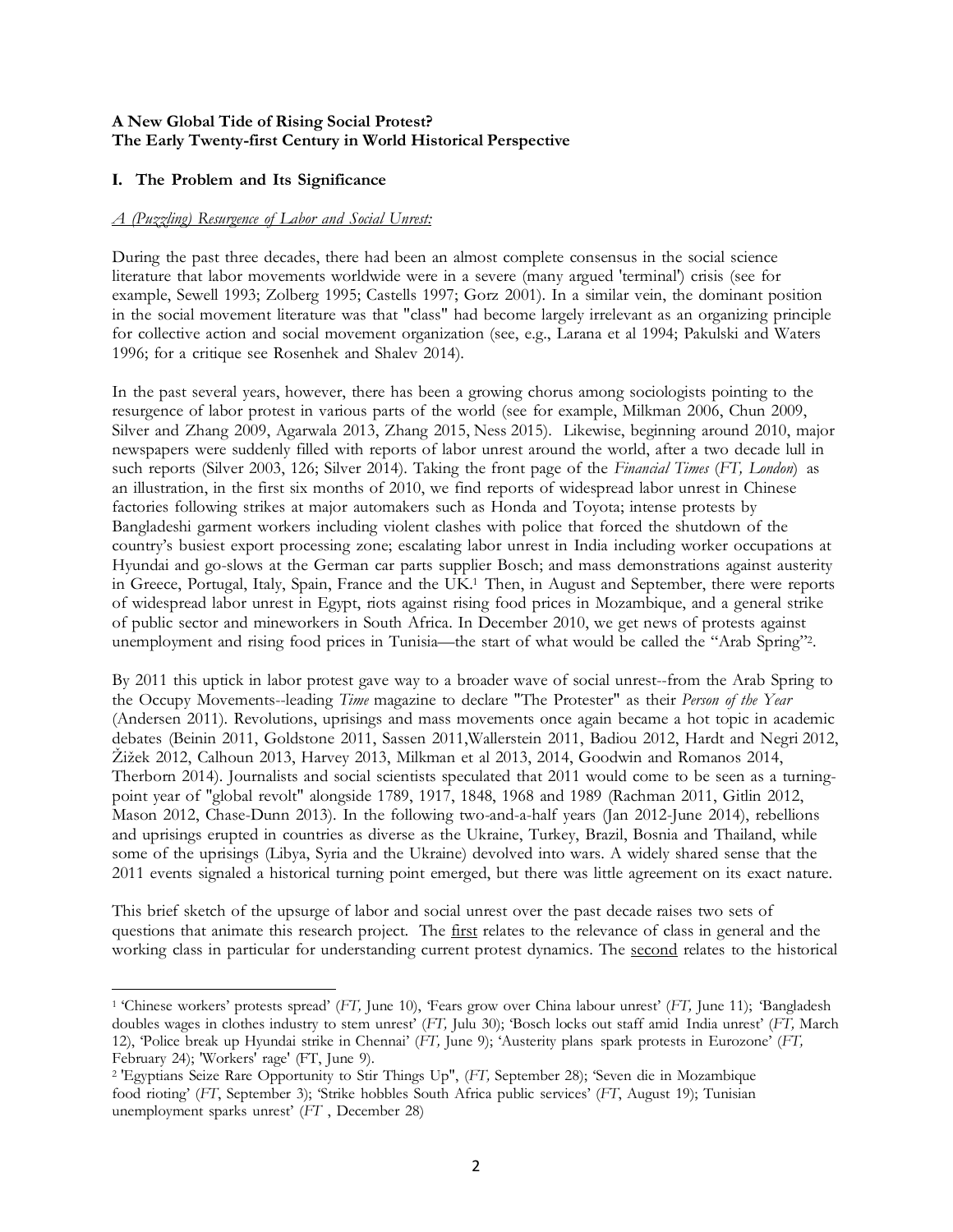significance of the current upsurge. Is it, as some have posited, a turning point in world history? We will next elaborate on each of these questions in turn.

## Questions of Class:

 $\overline{\phantom{a}}$ 

Rosenhek and Shalev (2014) have argued that the recent wave of protest poses "a serious challenge" to the general idea that "class" is no longer a significant organizing principle for collective action as well as to the "dichotomous distinction [prevalent in the social movement literature] between old materialistic social movements and new post-materialistic ones". While movements like the Indignados in Spain and Occupy Wall Street in the US share some characteristics with the "post-materialist" social movements (e.g., fluid and participatory internal practices, a preponderance of youth among the activists and supporters), they have "taken shape around opposition to existing modes of resource distribution and demands for alternative socio-economic policies" and have attempted to construct new collective identities based on quasi-class distinctions", rearticulating "the relationship between identities and distributive conflicts as the basis for political action" (Rosenhek and Shalev 2014: 36-38).

Yet, there has been very little use of the concept of class in the existing literature on the recent wave of protest, and even less analysis of the role of workers and workers' movements in the protest wave3. These lacuna are problematic. There has been a clear/quantifiable resurgence of labor unrest in recent years. Moreover, both workers and working class demands played a significant (and almost entirely ignored) role in the broader wave of social unrest4. In part, the lack of attention to the role of labor may be due to a lack of data, and to the extent that this is the case, our new database will make a major contribution.

But, in part, the lack of attention to labor is due to the fact that we are standing in the midst of a conceptual and terminological *tower of babel* when it comes to class in general and the working class in particular. Many of the most influential writers define the working class (or proletariat) in such a narrow way as to exclude *by definition* most actors and actions. For Guy Standing (2011: 6) the *precariat* is a major force behind much of the unrest, but he distinguishes the precariat from the proletariat. The latter term he restricts to "workers in long-term, stable fixed-hour jobs with established routes of advancement, subject to unionization and collective agreements, with job titles their fathers and mothers would have understood, facing local employers whose names and features they were familiar with". *By this definition, the* vast majority of the world's wage workers throughout the history of capitalism would be excluded from the working class *and/or the proletariat.* On the flip side, Slavoj Žižek (2012: 11) sees the mid-twentieth century unionized wage worker in factories, shops and offices (that is, Standing's proletariat), not as workers, but as a "salaried bourgeoisie" who are "resisting being reduced to proletarians".

As we move from conceptualization to measurement in this project, we are particularly mindful of the need to contribute to an exit route out of the *tower of babel* rather than adding our own floors to the top; however, due to space constraints we can only make a few suggestive remarks here. First, we start from Silver's (2003: Appendix A) conceptualization of the terms *labor* and *unrest,* which leads us in the direction of a much broader definition of the working class (or proletariat) than is used by Standing or

<sup>3</sup> Among the few who have written about the role of workers in the 2011 wave, see Milkman et al (2013) and Shepard (2012) for Occupy Wall Street; see Beinin (2011) and Worrall (2012) for the Arab Spring, and Karatasli et al (2014) for a wide range of cases from across the globe.

<sup>&</sup>lt;sup>4</sup> To take one of the more widely discussed 2011 uprisings as an illustration: although students and youth were the public face of the April 6th movement that spearheaded the mass mobilization leading to the ouster of Mubarak, the movement itself was originally formed to support a major strike by Egyptian textile workers. Moreover, during the week leading up to the fall of Mubarak "strikes erupted in a breadth of sectors — among railway and bus workers, state electricity staff and service technicians at the Suez Canal, in factories manufacturing textiles, steel and beverages and at least one hospital" (MSNBC 2011). In sum, labor unrest played a major (but little recognized) role in the Egyptian case.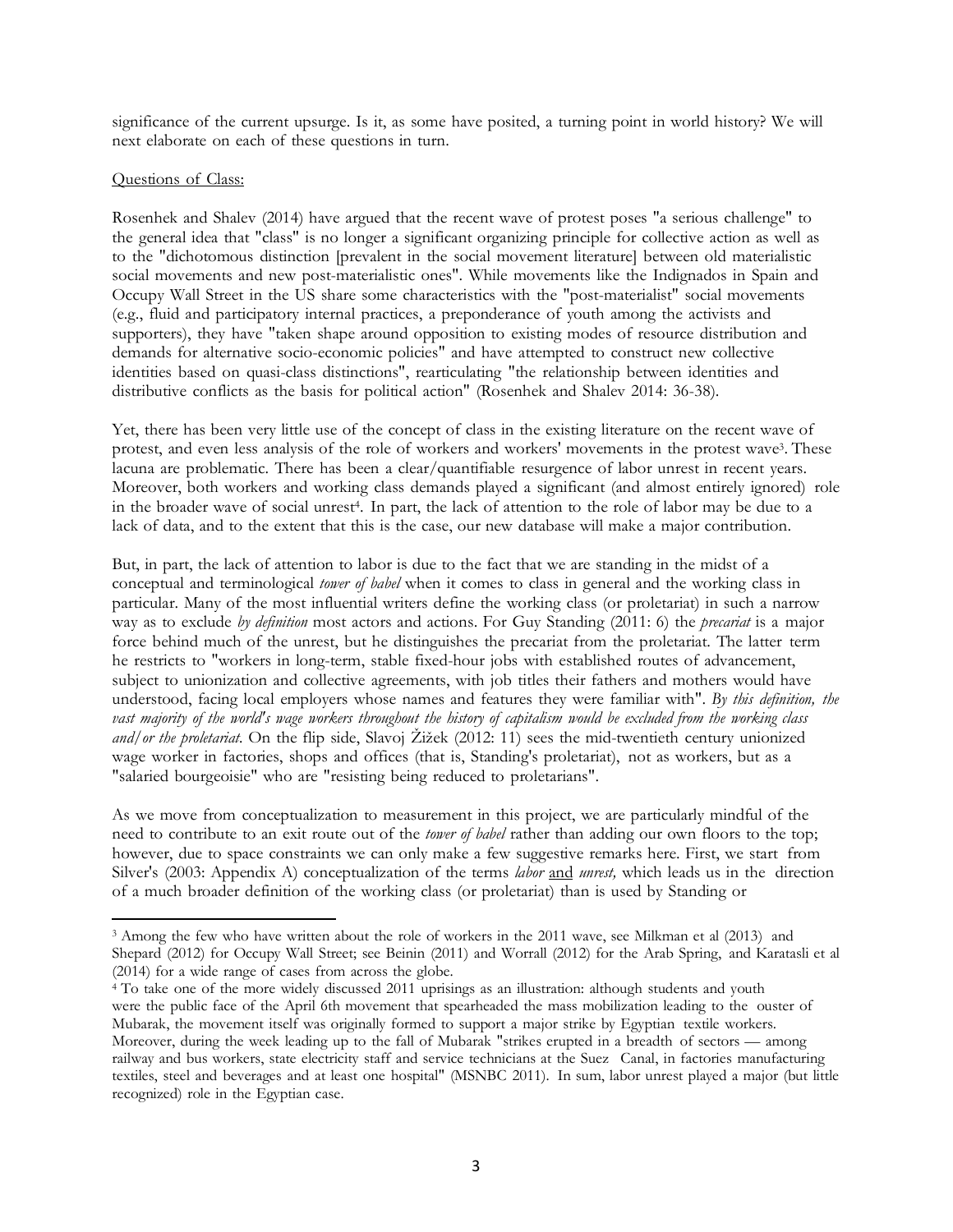Žižek (cf. van der Linden 2014) as well as a more encompassing definition of proletarian struggles (cf. Fraser 2014)5. Second, we work from the premise that working-class formation is a historical process that unfolds unevenly in (geographical and industrial) space, and that this uneven spatial-temporal pattern is partly intelligible as an outcome of recurrent major transformations in historical capitalism--analogous to what Schumpeter (1947) refers to as the process of "creative-destructive". As such, from time to time we witness the death of *a historically specific working class* -- most recently, the Fordist mass production working class in the global North; however, the same mechanisms that bring about the "unmaking" of the "old" working class (e.g., capital mobility, labor migration, the rise/decline of industries), also lead to new working class formation. The result is the recurrent *making, unmaking and remaking of working classes* on a world-scale, as well as the emergence of struggles both by workers experiencing the "creative" and the "destructive" sides of the process of capital accumulation, respectively (Silver 2003).

Indeed, our list of reported labor unrest in 2010 above includes both types of workers' struggles: strikes by factory workers in China, India and Bangladesh are examples of "*struggles by new working classes in formation,*" while a significant part of the force behind the anti-austerity protests in Europe has come from "*struggles by "old working classes being unmade"*--that is, the working class that had formed in the twentieth century with the rise of Fordism and the welfare state<sup>6</sup>. We have found these two types to be very useful for describing/explaining the labor component of the recent protest wave (Silver 2014, Karatasli et al 2014); however, we are also convinced of the need to introduce a "*third type"*. This *third type* is composed of the struggles by those who have been proletarianized--in the sense that they are dependent on wage labor for their survival--but who have never had stable wage employment. Put differently, the "third type" is composed of struggles by that part of the working class who were never *made* or *unmade* but who have simply been *bypassed* by capital (Karatasli et al 2014). The mass protests against unemployment in Tunisia and the part of the European anti-austerity protests fueled by a generation of precariously employed/unemployed youth are examples of our third type from our 2010 list.

The discussion in this sub-section brings us to a set of research questions related to the class composition of the current wave of social unrest: (1) what has been the weight of *labor unrest* within the broader worldwide wave of *social unrest* over the past five years? (2) what has been the relative weight of the abovementioned *three types* of working class struggles within this protest wave? (3) how does the class composition of the recent protest wave (weight and types of labor unrest) compare to previous major worldwide waves of social unrest in the 19th and 20th centuries? This comparative-historical question brings us to the second question animating our project--the historical significance of the current upsurge.

## *Questions of Historical Turning-Points:*

 $\overline{a}$ 

One of the main reasons the recent protest wave has caught the imagination of social scientists and the general public is because of its *global* spread. Within the space of a couple of years, mass social protest erupted in a variety of countries with diverse political structures (Tejerina et al 2013; Tisdall 2014) on every major continent. Such a world-scale *clustering in time* of mass social unrest is relatively rare. This has, in turn, led both scholars and journalists to ask whether this wave of unrest signals some kind of historical turning point. The sense of a historical turning point has been strengthened by the fact that the protest wave has been unfolding in the aftermath of a major and still unresolved *global economic crisis* as well as in the context of growing *global geopolitical tensions* and a crisis of US world power.

<sup>5</sup> Indeed, our definition of the working class (or proletariat) leads us to include both Standing's *precariat* and the lower-ranks of Žižek's *salaried bourgeoisie.*

<sup>6</sup> Silver (2003) uses the terms "Marx-type" and "Polanyi-type" labor unrest to classify these two types. Lee (2007) makes a parallel distinction between "rustbelt" and "sunbelt" workers' struggles in China. Burawoy

<sup>(2010)</sup> ties waves of Polanyian counter-movements to phases of capitalist development.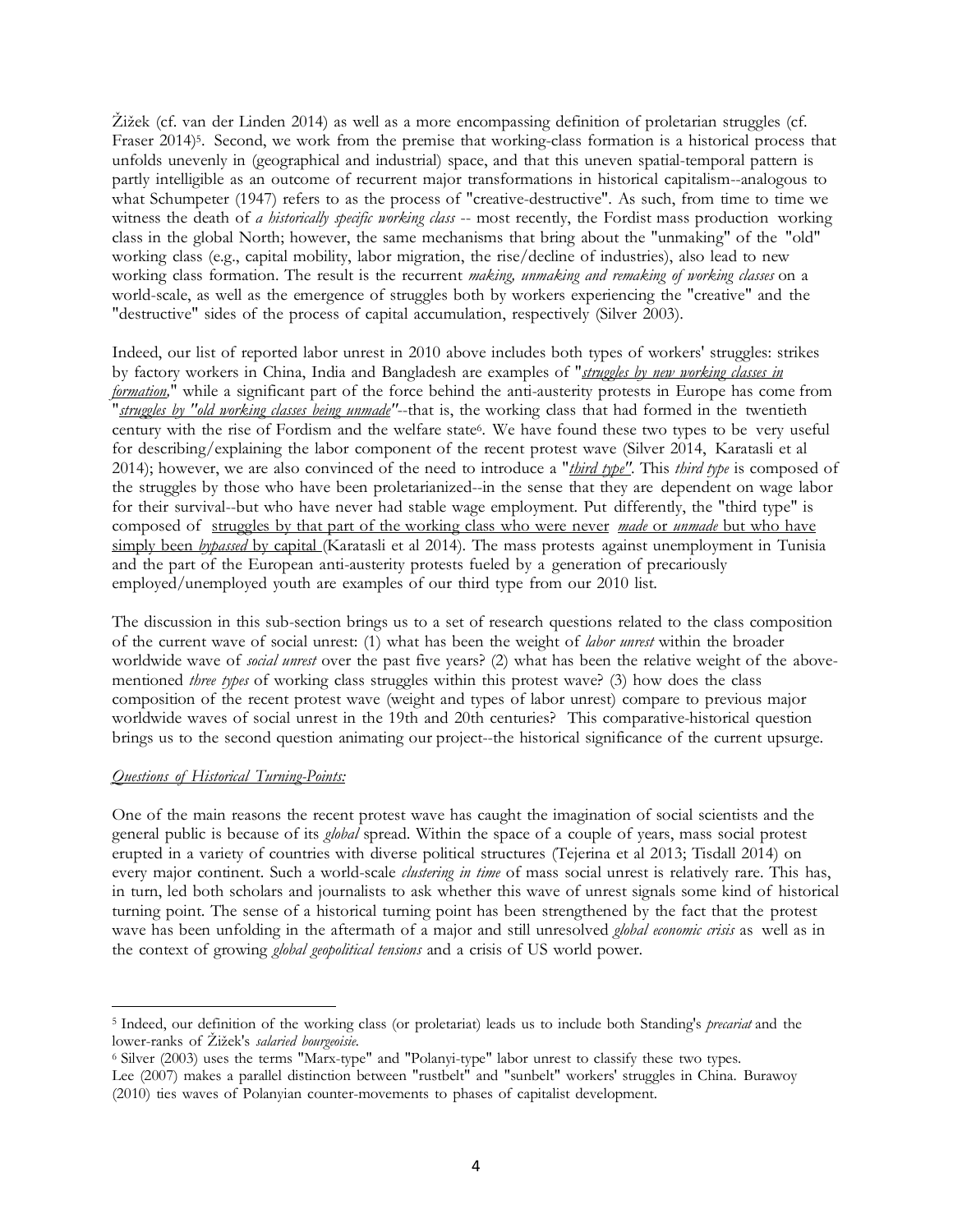Historically, the rare periods when mass global social unrest has lasted for more than a few years, have been associated with periods of major *economic and political crisis* for global capitalism, most notably, periods of *world hegemonic breakdown/transition* (Silver and Slater 1999; Boswell & Chase-Dunn 2000; Martin 2007; Smith 2011; Smith & Wiest 2012, Silver 2015). One such 'global' wave of social unrest took place from approximately 1776-1815--with interlinked wars, revolutions and rebellions roiling the Atlantic World (Blackburn 1988, Hobsbawm 1962, Wallerstein 1989, Silver and Slater 1999). A second global wave took place in the first half of the 20th century -- its symbolic start date can be the 1917 Soviet Revolution in the midst of the First World War, and as its symbolic end date the 1949 Chinese Revolution in the aftermath of the Second World War (Hobsbawm 1994; Silver 2003, ch4). The first period of *intertwined 'global' social conflict and war* marked the transition from Dutch to British world hegemony; the second marked the transition from UK to US world hegemony (Arrighi 1994, Silver & Slater 1999)7.

Might the current upsurge of global social unrest come to be seen *in retrospect* as marking the transition from US hegemony to some (as yet unknown) world social and political order? *This is one of the main questions animating this project.* We obviously cannot conduct empirical research on the future, but we can shed light on future dynamics through comparisons with analogous historical periods. This research strategy--comparing the present with past periods of world hegemonic crisis--was used by Arrighi and Silver (1999) in *Chaos and Governance in the Modern World System8*. For this project we will follow an analogous comparative research strategy, however, we will go beyond their analysis by (a) constructing a database on worldwide social unrest from 1851-2016 (that is, from the high point of British hegemony to the current crisis of US hegemony) that will provide a strong empirical foundation for the comparative analysis; and (b) the fact that we can observe the hegemonic transition process almost 20 years later. The conceptual-theoretical framework establishing the causal links between social conflict and hegemonic transitions diagramed by Silver and Slater (1999: 180) --including the making, unmaking (and bypassing) of working classes discussed in the previous section -- provide a starting point from which to build9.

## **II. Working Hypotheses**

Many worthwhile hypotheses could be derived from the above discussion, however, for the present purposes we will limit ourselves to two sets of falsifiable hypotheses, the first corresponding to questions of class composition and the second corresponding to the issue of the historical turning point.

## **Hypotheses 1a-e**

l

#### On the geographical spread of social unrest and its relationship to phases of world hegemony:

(a) years in which mass social or labor unrest is taking place simultaneously in many countries are rare; (b) periods of hegemonic crisis/breakdown are disproportionately represented among the years in which mass social or labor unrest is taking place simultaneously in many countries

(c) the geographical spread of labor and social unrest is significantly greater in the 2010-2016 period

<sup>7</sup> Notwithstanding a long and venerable tradition in the social sciences linking wars to revolutions and labor/social conflict (see, e.g., Tilly 1978, Skocpol 1979 & Mann 1993; also Levy 1989, 1998 and Stohl 1980), geopolitical dynamics have received little attention in the literature on the current protest upsurge.

<sup>8</sup> See Silver and Arrighi (2011) for additional discussion of the strategy of comparing hegemonic transitions (and more generally, comparing analogous past periods with the present) as an analytical tool for shedding light on contemporary dynamics.

<sup>9</sup> We will assess and when appropriate integrate into that model the causal mechanisms proposed in the existing literature to explain the global nature of the current protest upsurge. These have largely focused on the impact of world-economic processes on the livelihoods of various groups and classes such as rising global food prices (Bar-Yam et al 2013), the worldwide rise of (youth) unemployment (Mason 2013; Chase-Dunn 2013), middle class decline (Žižek 2012; Mason 2013; Calhoun 2013) and economic crisis and financialization (Hanieh 2013; Smith 2011; Murphy and Ackroyd 2013).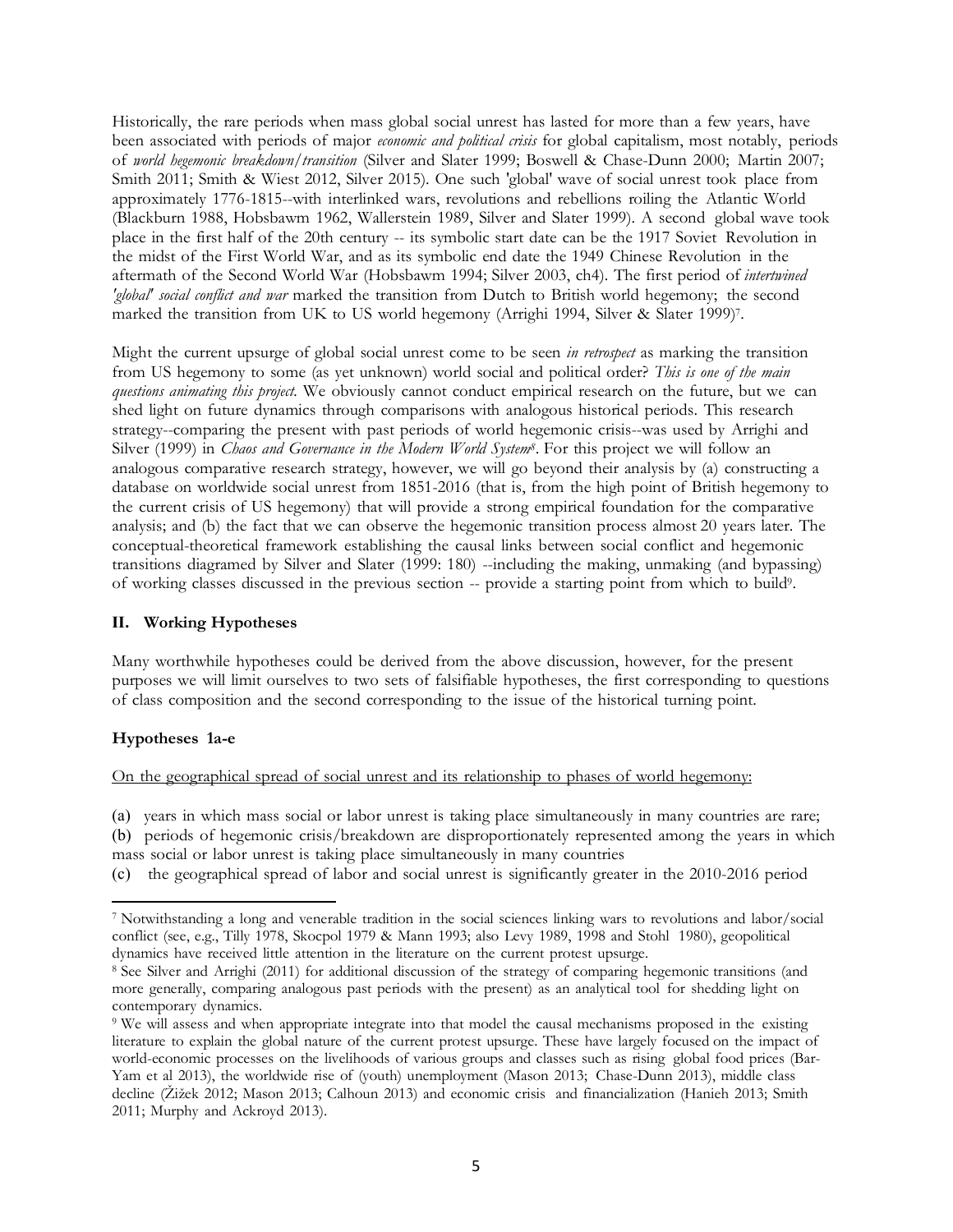than the average for the 1851-2016 period as a whole;

(d) the geographical spread of labor and social unrest in 2010-2016 is equal or greater than in period of hegemonic crisis/breakdown of British hegemony;

(e) for the 1851-2016 period, in phases of hegemonic crisis/breakdown, labor/social unrest is characterized by a rising trend and explosive pattern (as measured by the slope and standard deviation from the mean, respectively); in phases of hegemonic stability labor/social unrest is characterized by a stable and/or declining trend (cf. Silver 2003, Table 4.1).

## **Hypotheses 2a-d:**

#### On the composition of the recent global wave of social unrest

(a) labor unrest was present as a component of overall social unrest in the majority of the countries that experienced mass social unrest from 2010 to the present;

(b) all three types of labor unrest (see page 3) were present in the countries that experienced labor unrest However, the weight of each type differed by region and industry:

(i) the first type -- struggles by new working classes in formation -- was the dominant form of labor unrest in countries, sub-national regions, and industries that experienced rapid economic growth in the past twenty years. ["where capital goes, conflict follows"--Silver 2003]

(ii) the second type -- struggles by old working classes being unmade and who were seeking to retain previously won rights -- was the dominant form of labor unrest in countries, sub-national regions and industries that experienced industrial decline, especially employment decline, in the past twenty years

(iii) the third type -- struggles by that part of the working class that has been bypassed by capital -- was prevalent in both the global North and the global South, but had a far greater weight in overall labor unrest in the global South--that is, regions that tend to be characterized by high levels of proletarianization but low levels of labor absorption by capital relative to the total population available for wage labor.

## On comparisons to earlier historical global protest waves:

(c) the weight of labor unrest as a percentage of overall social unrest has not declined over time; its weight in the current protest wave is the same or equal to that of past waves;

(d) the relative weight of type 3 labor unrest as a percentage of overall labor unrest has increased over time in tandem with capital intensity; type 3 weight in the current wave is greater than in past waves.

## **III. Research Design**

## **A. The Need for a New Dataset on World Labor and Social Unrest**

In order to assess the plausibility of the hypotheses set out above, we need a picture of the *long-run world-scale* patterning of labor and social unrest. The picture must be of sufficient *historical and geographical scope* to allow for an examination of potential feedback among local level actions as they unfold over time--e.g., to assess the plausibility of the hypothesis, 'where capital goes, conflict follows'-- and for comparisons across analogous historical phases--e.g., to be able to assess the plausibility of the hypothesis on the secular rise in "third type" labor unrest or hypotheses about analogies between periods of hegemony/hegemonic crisis/transition. The picture must include *details on the actors, actions and demands* of protesters so as to allow us to distinguish between *labor and other forms of social unrest* as well as to distinguish among the *different types of labor unrest*. Finally, the picture must be derived from datasets constructed in a way that minimizes potential biases and increases our confidence in the database as a *reliable and valid indicator* of the actual spatial-temporal distribution of labor/social unrest.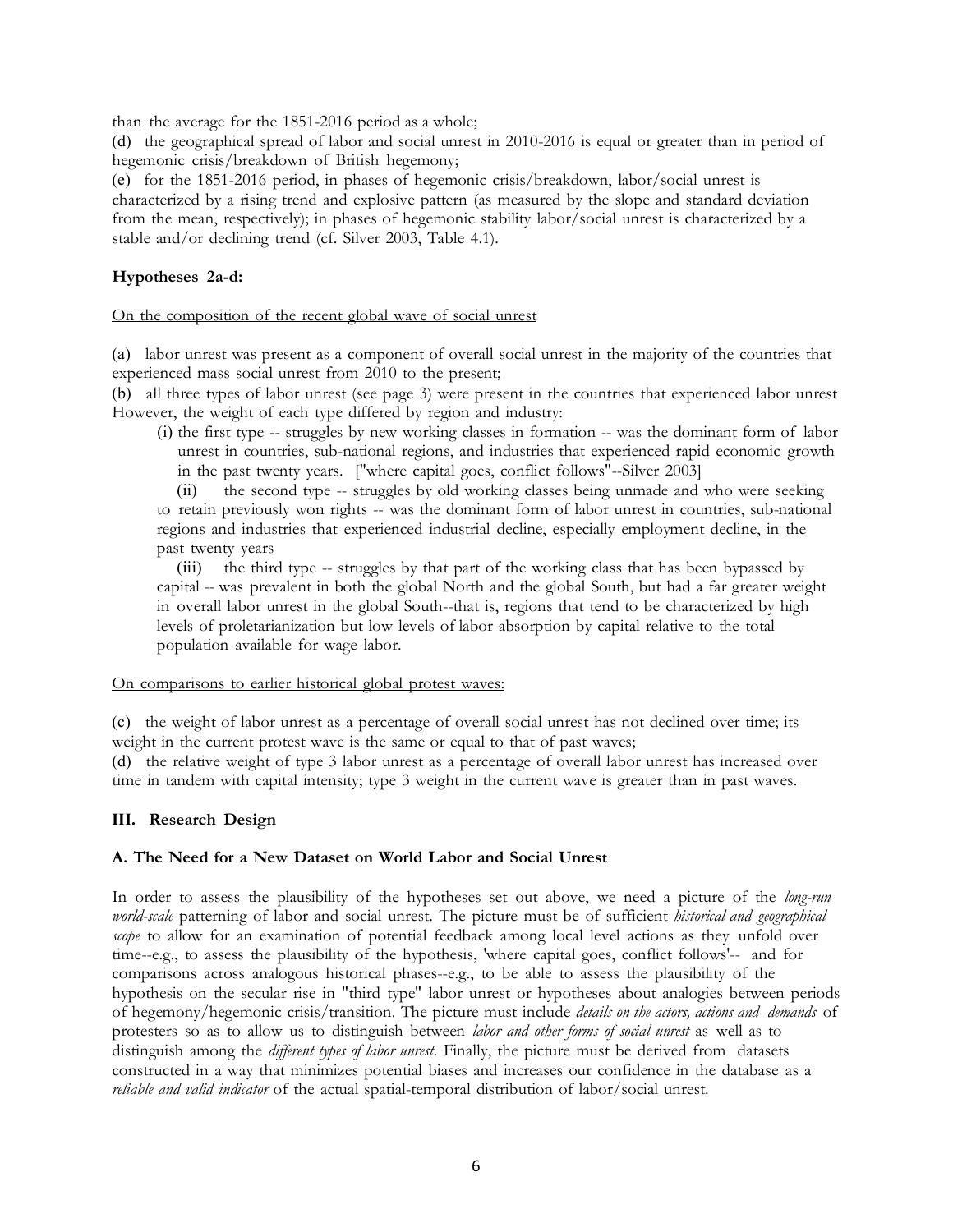The digitization of newspaper archives--not to mention the recent upsurge in global social unrest--has sparked attempts by social scientists to construct large databases of protest events. Unfortunately, as discussed below, these datasets are of limited use for the proposed research, either because of their limited temporal and/or geographical scope, the limited details provided about the protests, or because the data collection methods raise concerns about potential biases detracting from the reliability/validity of the database. Table 1 summarizes the strengths and weaknesses of some of the existing datasets.

| <b>Databases</b>                     | <b>Sufficient</b><br><b>Temporal Scope?</b> | <b>Sufficient</b><br>Geographical<br>Scope? | <b>Are Diverse</b><br><b>Forms of Social</b><br><b>Movements</b><br>Included? | <b>Can Diverse</b><br><b>Forms of Labor</b><br><b>Unrest</b> be<br><b>Identified?</b> | <b>Can True/False</b><br><b>Negatives</b> be<br>Verified? |  |
|--------------------------------------|---------------------------------------------|---------------------------------------------|-------------------------------------------------------------------------------|---------------------------------------------------------------------------------------|-----------------------------------------------------------|--|
| <b>GDELT</b><br>gdeltproject.org     | ×                                           |                                             |                                                                               | ×                                                                                     | ×                                                         |  |
| <b>ICEWS</b>                         | $\mathbf x$                                 | $\checkmark$                                |                                                                               | $\mathbf x$                                                                           |                                                           |  |
| Ortiz et al<br>(2013)                | $\mathbf x$                                 | Partial                                     | ✓                                                                             | Partial                                                                               |                                                           |  |
| <b>Bertho (2009;</b><br>2014)        | $\mathbf x$                                 | Partial                                     | $\mathbf x$                                                                   | $\mathbf x$                                                                           |                                                           |  |
| The Guardian /<br><b>LSE Studies</b> | $\mathbf x$                                 | $\mathbf x$                                 | x                                                                             | ×                                                                                     |                                                           |  |
| <b>WLG</b>                           | Partial                                     |                                             | $\mathbf x$                                                                   | Partial                                                                               |                                                           |  |
| <b>Proposed</b><br><b>Dataset</b>    |                                             |                                             |                                                                               |                                                                                       |                                                           |  |

**Table 1.** Comparison of Existing Datasets and the GSP Dataset

As can be seen from Table 1, these databases fall short of meeting the needs of this project or other research taking a macro-historical approach to understanding the dynamics of labor and social unrest:

 The GDELT database (Database of Events, Language, and Tone) contains over 250 million protest reports from 1979 to the present, drawn from news sources in 100 languages, using fully automated natural language processing (see http://gdeltproject.org). Although it is impressive in size and scope, it is of limited use for the current project due to its short temporal span (starting only in 1979), its total reliance on computer-automated data collection, which produces a large number of false positive events (see Hammond and Weidmann 2014 on the "mediocre correlation of GDELT with hand coded data"), and the difficulties that arise in determining whether or not trends over time are an artifact of the shifting number of news sources (a form of "data collection bias"; cf. Earl et al 2004, 68).

 ICEWS (Worldwide Integrated Crisis Early Warning System) contains 30 million worldwide news stories collected from 6000 international, regional, national and local news publishers from 2001 to today (http://www.lockheedmartin.com/us/products/W-ICEWS.html; also see O'Brien 2010). One advantage of ICEWS over GDELT is that, although ICEWS also relies on automated natural language processing for data collection, it relies on human coders to confirm the events as true positives. Nevertheless, ICEWS' utility is limited for our project given that its temporal scope is even shorter than GDELT, it collects limited information on event characteristics, and is subject to the same problem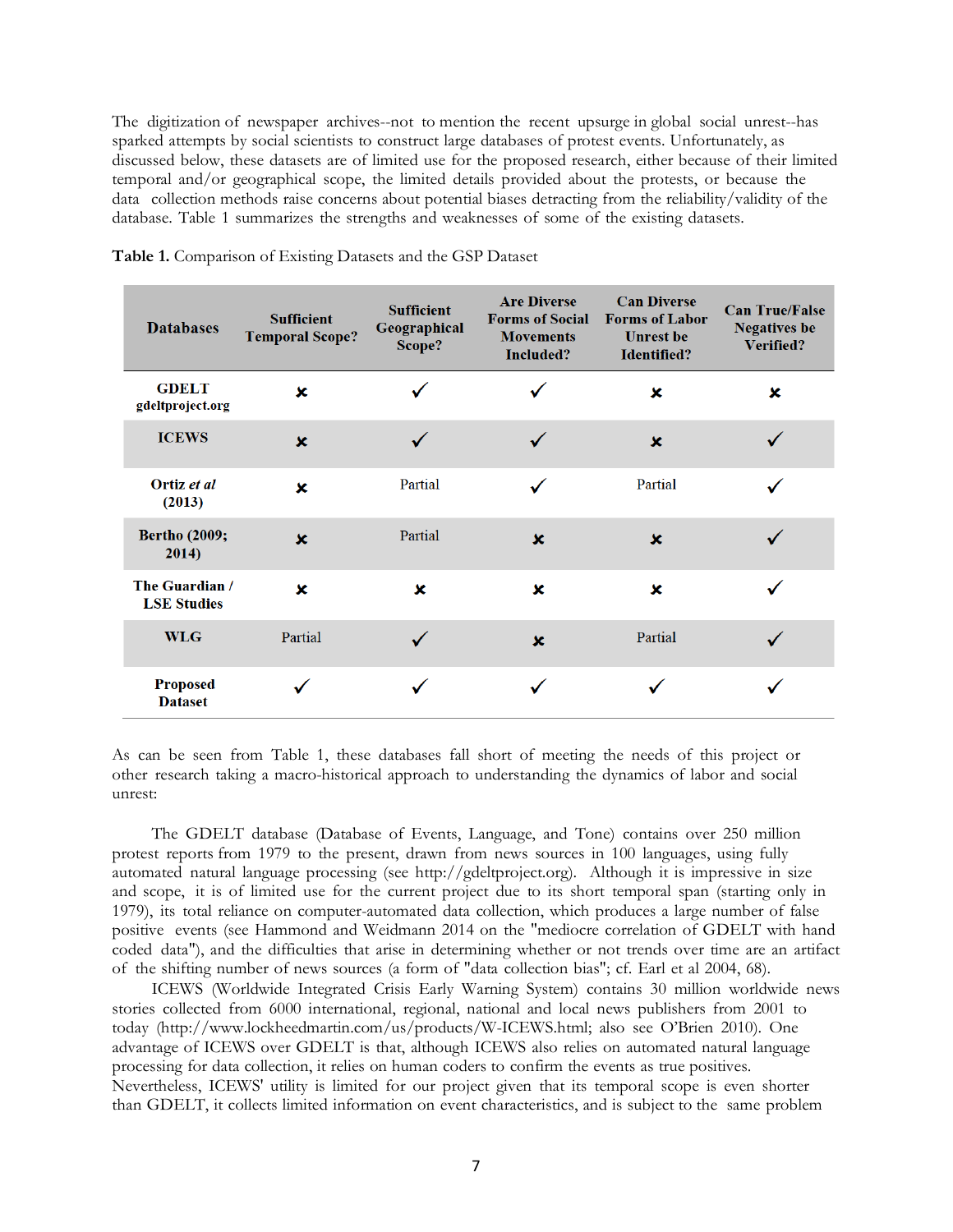of how to interpret trends over time given the constantly shifting news source base.

 Ortiz *et al* (2013) analyze 843 protest events in 84 countries retrieved from online news reports between 2006 and 2013. Their database contains more detailed information on the protest events (e.g., demands) than does GDELT or ICEWS. Moreover, the researchers are more conscious about choosing their newspaper sources so as to minimize "selection bias" (cf. Earl et al, 2004, 68-72). Unfortunately, the very short time period time covered limits its usefulness our project.

 Alain Bertho (2009; 2014) has been compiling instances of riots from news reports around the world. But the temporal scope of his project is limited, it focuses only on riots, and he does not address methodological concerns about potential systematic biases in the database.

 The London School of Economics cooperated with *The Guardian* newspaper to create some interesting interactive timelines for the Arab Spring and the 2011 UK riots. We have drawn some inspiration from these timelines for thinking about how to present/disseminate our data to the wider public including for classroom use, but the LSE/Guardian databases are too narrow in geographical and temporal scope to serve as a significant data source for our project (*The Guardian* 2011; 2012).

The last already-existing database listed in Table 1--the World Labor Group (WLG) Database--comes closest to providing the type of data needed for this project, especially with regard to its temporal and spatial scope. The World Labor Group (WLG) database was constructed using information from the Indexes of The New York Times and The Times (London) on newspaper reports of labor unrest (strikes, demonstrations, factory occupations, food riots, etc.) throughout the world beginning in 1870. Reports on labor unrest in the United States were excluded from The New York Times dataset and reports on labor unrest in the UK were excluded from The Times (London) dataset. The result is a database with over 91,947 "mentions" of labor unrest for 168 "countries" covering the 1870 to 1996 period, including information on the article source and date as well as the reported action type (e.g., strike, demonstration) and location (i.e., country, and when available, city and/or industry). The WLG database formed the empirical foundation of *Forces of Labor: Workers' Movements and Globalization since 1870* (Silver 2003; see also Silver 1995, 2013).

Although we will make use of the WLG database in this project both directly and as a comparison source for assessing the reliability/validity of the new database to be constructed, the WLG database falls short of meeting the needs of this research project. Table 1 categorizes the WLG's 126-year temporal scope as "partial" because it ends in 1996, whereas we need a database that comes to the present. Moreover, the WLG database was designed to include only reports of labor unrest whereas one important goal of the proposed project is to better understand the relationship between labor unrest and other forms of social unrest. Finally, the creation of the WLG database (which predates the era of digitized full text historical newspaper archives) was based on the limited information provided in the newspapers' annual Index (rather than the full text of the articles). As such, it is missing the detail on actors and demands often needed to distinguish among our three types of labor unrest.

#### **IV. Database Creation Strategy**

l

In sum, in order to pursue this research project we were obliged to construct a new long-term world-scale database on labor and social unrest designed to meet the needs of macro-historical sociological research, including satisfying all five criteria specified in Table 1 above. For this database creation project we chose to follow what is by now a widespread and developed practice in the social sciences of using newspaper reports to create datasets on social protest.10

<sup>10</sup> For the tip of the iceberg of (and about) newspaper-based social movement studies see Earl et al 2004; Silver 2003; Tarrow 1996; Kriesi et al 1995; Koopmans 1993; Olzak 1989; Tarrow 1989; Korzeniewicz 1989; Burstein 1985; McAdam 1982; Danzger 1975; Franzosi 1987, 1995; Jenkins and Perrow 1977; Paige 1975; Snyder and Kelly 1977; Snyder and Tilly 1972; Sugimoto 1978; Tilly 1978; Tilly 1981; Tilly et al 1975. See also newer studies, including those referred to in Table 1 above.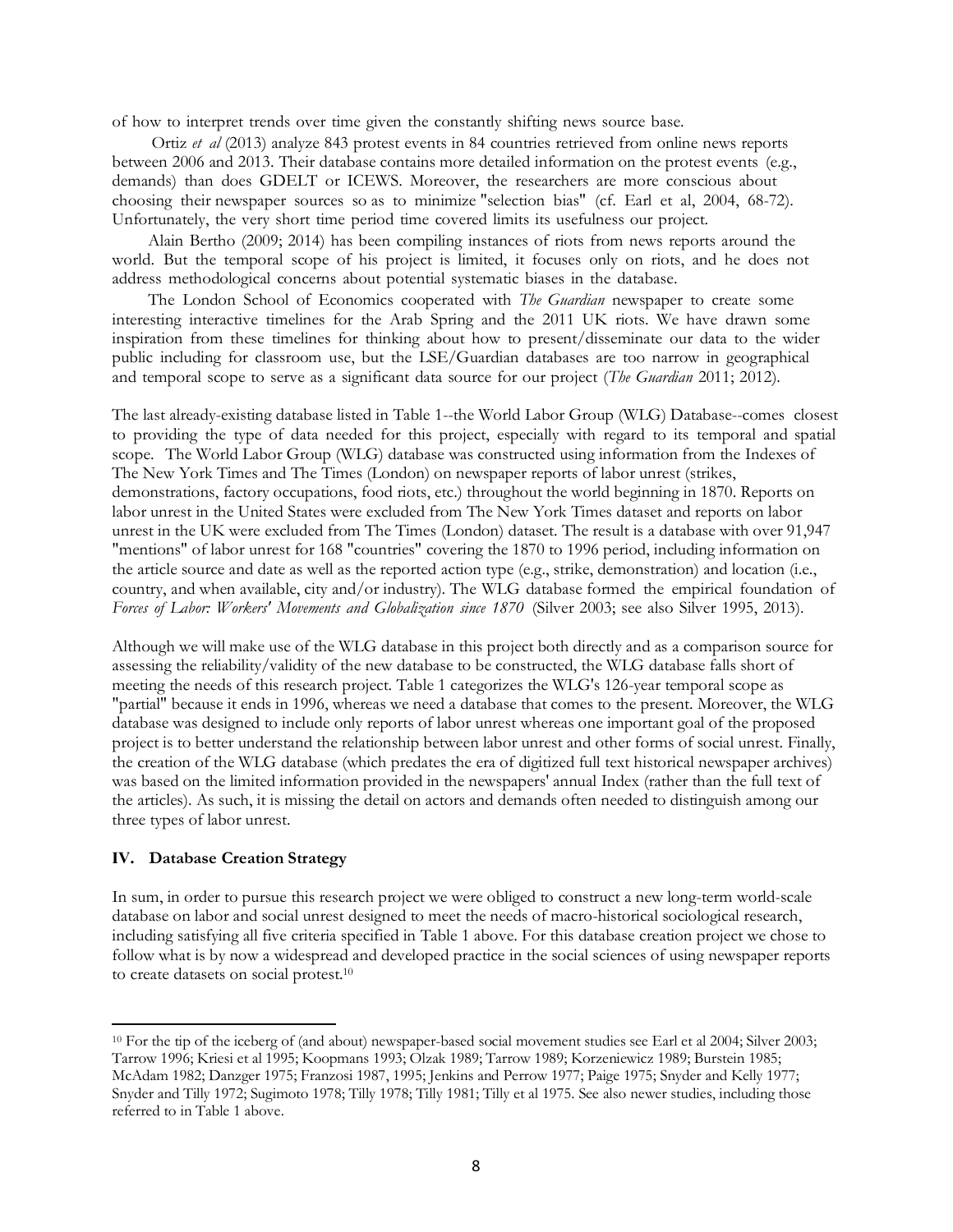The literature on using newspapers as a source for constructing indicators of social unrest point to several types of potential bias including: (1) "selection bias" due to newspapers not reporting all events, and more importantly for reporting them selectively (with systematic bias) across time and space (Earl et al, 2004, 68-72; Barranco & Wisler 1999; McCarty et al 1999; Oliver & Maney 2000); (2) "description bias" due to missing or incorrect information in news reports (Earl et al, 2004, 2-73; McCarty et al 1999); (3) "data collection bias" due to faulty data collection schemes employed including sampling methods used, the use of fully-automated data-collection techniques and/or reliance on indexes or subject categories used by news agents (Earl et al 2004, 68); and (4) "researcher bias" due to human coding or data-entry errors (Franzosi 1987). The proposed database creation strategy seeks to minimize all four bias types.

*1. The Search String:* Our data collection strategy involves using ProQuest and LexisNexis' advanced search options in order to identify all articles reporting on labor and/or social protest in the digital archives of the selected newspapers (on the selection of newspapers, see next section). Through a series of pilot study tests spread over two years, our research team sought to identify an optimal "search string" (a combination of keywords, operators and wildcards) and other search conditions for (1) maximizing the number of true positives (articles about labor and social unrest), (2) minimizing the number of false positives (articles that are not about labor or social unrest), and (3) minimizing the number of false negatives (articles about labor and social unrest that are not captured by our search string). This is not an easy task. After all, when we expand the keywords in our search string to minimize false negatives, we also increase the number of false positives. If we use a very narrow search string to minimize false positives, we also increase the number of false negatives. So, there is always a trade off in the choices made (see Figure 2).





Our pilot studies involved testing different search strings as well as different options on what to search (full text, abstract, title, subject headings). We drew three basic conclusions from these tests:

1) We chose to search the title, abstract and/or full text of the articles rather than search the "subject" or "index" categories provided by the newspaper databases (e.g. ProQuest, LexisNexis). We found that the subject categories created by the database companies were based on difficult to understand and/or defend categories (for a similar critique see Earl *et al* 2004: 68). Our reliability tests found that searches using the databases' subject headings produced an unacceptably high number of false negatives (that is, articles on labor and social unrest that should be in our database but that were not caught in the search).

2) We chose to search on protest action keywords but not to include actor keywords in the search string as modifiers (such as "and worker", "and teacher", "and student"), since including the latter inflated greatly the number of false negatives. Given the long historical and broad geographical scope of the data collection, the list of all potential actor terms would have to be impossibly long. Indeed, one of this project's key theoretical premises is that the classes/groups that make up the actors of labor and social unrest are recurrently made/unmade/remade over time and space, and hence the words used to refer to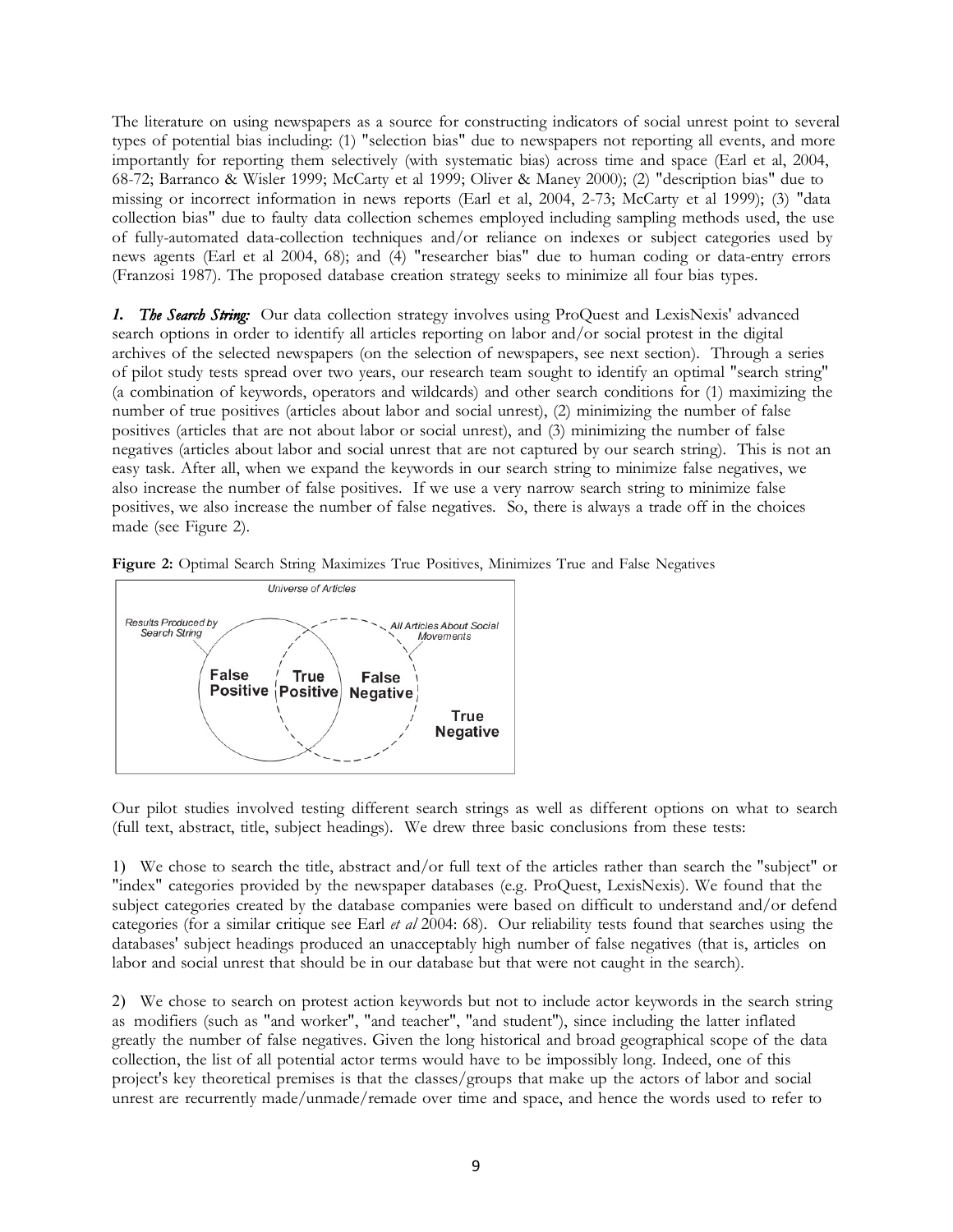them in newspaper reports will also change over time and space (see Chun 2009, Agarwala 2013, Fraser 2014 and van der Linden 2014 for parallel arguments on how narrow formulations of who is the working class blinds social scientists to important manifestations of labor and class-based grievances and protest). After testing a wide range of search strings, we<sup>11</sup> settled on the following:

**(**Protest\* OR Demonstrat\* OR Upris\* OR Unrest\* OR Revolut\* OR Riot\* OR Revolt\* OR Rebel\* OR Upheav\* OR lnsurrect\* OR Strik\* OR Clash\* OR Rall\* OR Dissent\* OR Turmoil\* OR Boycott\***)**

This keyword string produced 379,527 articles from *The New York Times* for the period 1851-2013; and 155,759 articles from *The Guardian* (London) for the same period when searching on the article titles [note: add figures for 2014-2016]12. It is important to point out that this data collection project is *not* designed to produce a count of *all or even most incidents* of labor and social unrest that have taken place in the world from 1851-present. Newspapers report on only a small fraction of the labor and social unrest that occurs. Instead, as was the case for the World Labor Group database (Silver 2003, 37), the data collection procedure is intended to produce a measure that reliably indicates the changing levels of labor and social unrest relative to other points in time and locations in space. Given the underlying theoretical perspective emphasizing the role of major waves of labor and social unrest in provoking transformation/restructuring, we are particularly interested in being able to identify (in time and space) major waves of unrest. Pilot reliability studies conducted for this project as well as the extensive reliability studies conducted on the WLG database support the conclusion that indicators constructed from our new database will be an effective and reliable tool for identifying periods and places of exceptionally high or intense levels of labor and/or social unrest.

*2. The Newspaper Sources:* In order to decide which newspaper sources would be optimal for this study, we conducted a series of pilot studies comparing search results for seven major newspapers: (1) the Financial Times, (2) the Guardian (London), (3) the Times (London), (4) the New York Times, (5) the Washington Post, (6) the Christian Science Monitor, and (7) the Daily/Sunday Telegraph. We compared the reports produced by these digitized newspapers, using different (i) search string combinations, (ii) search engines (e.g., LexisNexis vs. ProQuest vs. newspaper's own search engine); (iii) search parameters including full text, abstract, title, and subject headings; and (iv) time frames. Based on these pilot studies we settled on *The New York Times* (NYT) and *The Guardian (London)* as main sources for this project.

The pilot study list of seven newspapers were all UK- or US-based because, following the lead of the WLG, we decided to rely on one major newspaper from each of the world's hegemonic powers of the

 $\overline{\phantom{a}}$ 

<sup>11</sup> By doing keyword searches rather than subject searches, we retain a high level of control over the data collection process. We can always include or exclude search terms at any time without restarting the data collection from the beginning. For instance, based on results from our pilot studies, we decided not to use the term "occupy" in the search string. However, if we were to change our minds and decide to add this term - or any other term we can easily create a search string that only produces the added results produced by the added search term.

**<sup>(</sup>**Occupy**\*) AND NOT (**Protest\* OR Demonstrat\* OR Upris\* OR Unrest\* OR Revolut\* OR Riot\* OR Revolt\* OR Rebel\* OR Upheav\* OR Insurrect\* OR Strik\* OR Clash\* OR Rall\* OR Dissent\* OR Turmoil\* OR Boycott\***)**

Furthermore, since we can see the results produced by *each* keyword, this strategy helps us conduct a sensitivity analysis through which we can observe the effects of including/excluding each keyword in the emerging patterning of social/labor unrest.

<sup>&</sup>lt;sup>12</sup> The trade-off between maximizing true positives and minimizing false positives is also arising when deciding whether to search the title only or the full text of the article. Based on our Phase 2 tests, we determined that full article text searches produce a prohibitive number of false positives that need to be painstakingly culled at the data coding stage. For the *New York Times* searching the abstract is a (happy medium) option; however, unfortunately for all the UK papers we tested (see next section) the search engine did not give abstract search as an option; the only options were title or full text search.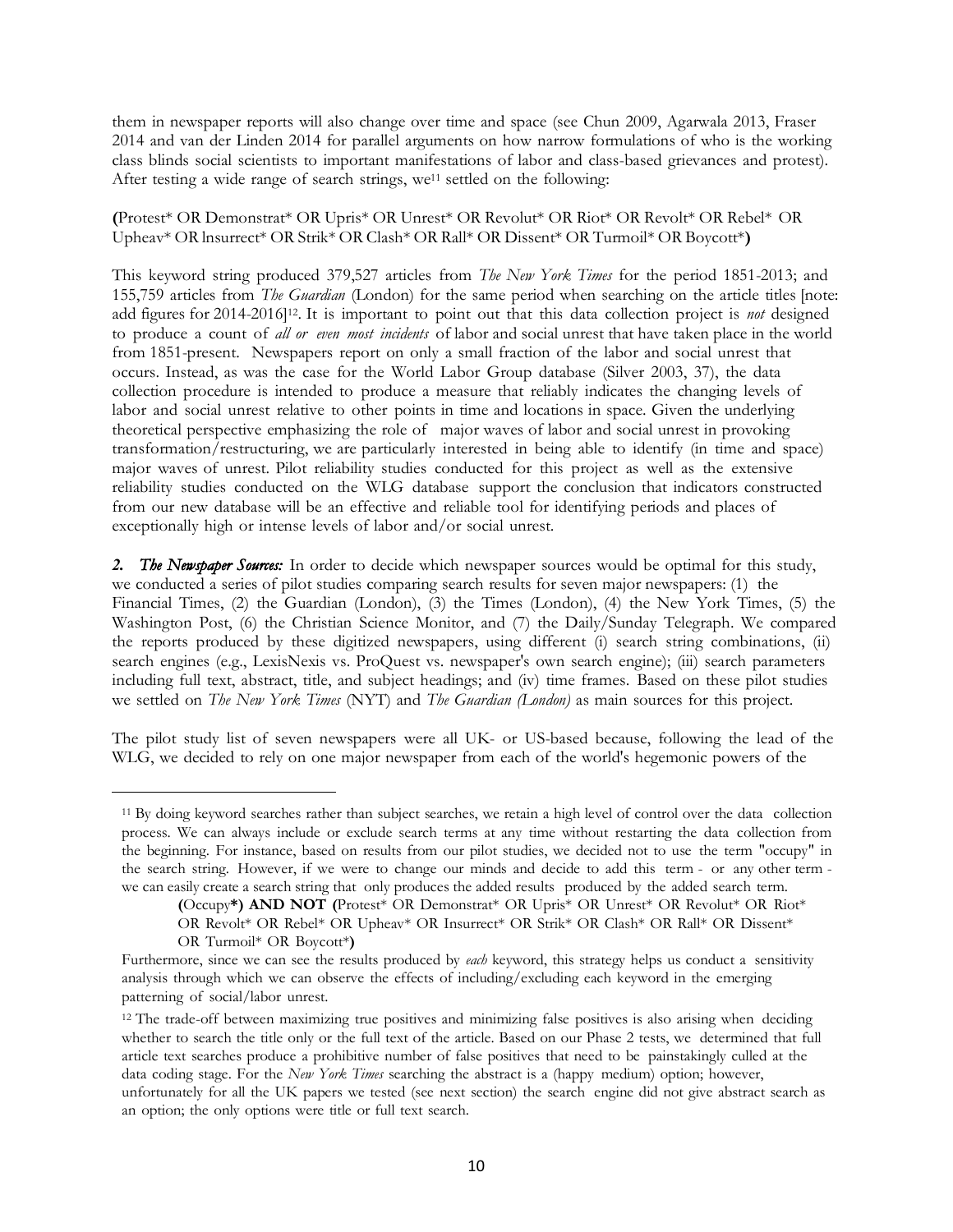19th and 20th centuries (Silver 2003: 190-91), rather than aggregating information from one national newspaper from *each* country in the world (e.g., as done by Ortiz et al 2013) or making use of all existing digital newspaper sources found in online databases such as ProQuest or NexisLexis (e.g., as done by GDELT, ICEWS, and Bertho 2009, 2014). While at first sight, it would seem that using the widest range of sources would reduce "description bias" and "selection bias", these alternative approaches are not feasible for this study, and *introduce their own "selection", "description", "data collection" and "researcher" biases*. Most countries do not have digitized newspapers dating back to the 19th century, and even if they did, we would face insurmountable problems related to the range of language skills required and to assessing the comparability of data across such a wide range of sources. Moreover, taking the route of just searching "everything online" is a problem for a study such as ours, which is concerned with identifying long-term global trends, since there are geographical biases in the "online weight" of different countries as well as temporal biases rooted in the exponential growth in the number of online newspaper sources covering any given year as we get closer to the present.

We settled on using *The New York Times* and *The Guardian (London)* as the optimal solution for this project for several reasons. First, both have world-level information collecting abilities dating back to the mid-19th century. As a result, geographical selectivity bias rooted in the technological limits of newspaper reporting is not a major problem (Dangler 1995). Geographical selectivity bias rooted in editorial policies (as opposed to technological constraints) is more of a problem, but based on WLG reliability studies, supplemented by our own more recent pilot studies, we find that the reporting of both is global in reach throughout our time period. It appears that as major newspapers of the world's hegemonic powers, they take the world as their sphere of influence, and thus, their reporting is "global"13.

Based on the pilot studies, we determined that, among the three US-based sources, on an annual basis over the entire historical period, our "search string" (see above) for the 1851-2013 period, consistently returned the most articles for *The New York Times*. The number of articles returned from *The NYT* (379,527 articles in total or an annual average of 2328) was almost twice as much as that for the next best source, *The Washington Post* (195,405 articles in total or an annual average of 1198). Among the four UK-based sources, *The Times* and *The Guardian* produced the highest number of results--155,759 total (942 annually) for *The Guardian* and 128,144 (786 annually) for *The Times.* In making the final decision we also took into account a pilot study we conducted to see which combination produced the widest possible geographical coverage. We found that the *Guardian-New York Times* combination produced the widest and most balanced geographical distribution of reports of labor and social unrest events (see Karatasli et al 2014).

Two final considerations sealed the decision to use the combination of the *New York Times* and *The Guardian.* First, these two newspapers are available from the same databases (both are searchable through ProQuest Historical Newspapers and LexisNexis), whereas access to the historical archives of *The Times* (London) is only available through the Gale Group database. Using *the Guardian* with *The New York Times* rather than *The Times* (London) allows us to minimize issues that might arise from relying on two different search engines. Finally, because the WLG database relied on a combination of *The New York Times* and *The Times* (London), by using *the Guardian* instead, the new data collection effort is adding an additional source for the years that overlap with the WLG database (1870-1996). The result is a "happy medium" combination--replication of the WLG with *The New York Times* and extension of the WLG with *The Guardian*--that allows for reliability checks and deepening of the empirical base for our analysis.

We downloaded key information on all articles produced by our search string from *The New York Times* and *The Guardian* from 1851-2016 as csv files from the ProQuest and LexisNexis databases, and uploaded in SQL form to our customized secure database. The uploaded dataset includes (for each article) the date,

l

<sup>13</sup> Following the lead of the WLG, we will exclude reports on the UK from *the Guardian* database and reports on the US from *the NYT* database in order to compensate for disproportionate national coverage.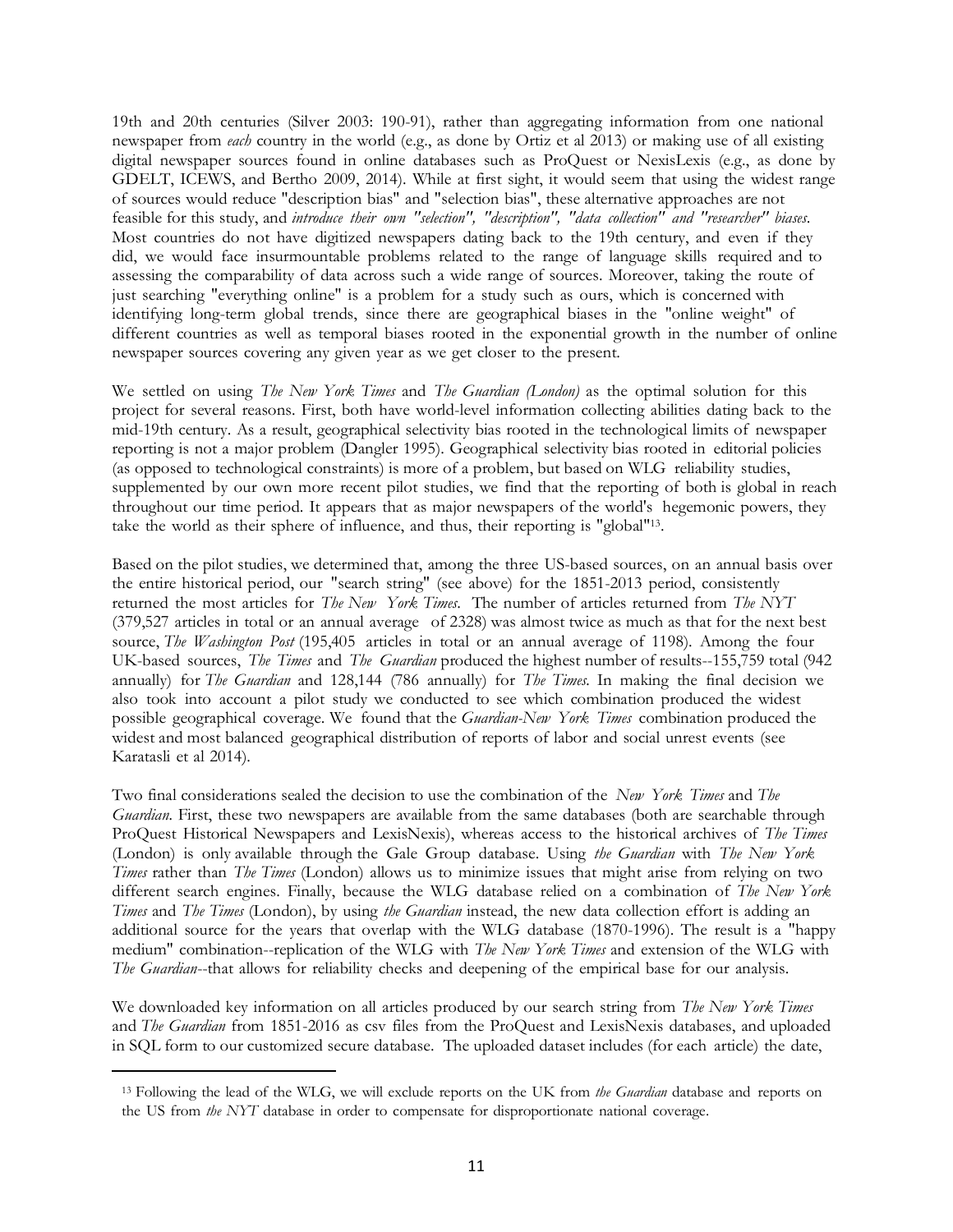title, page and column, abstract, keywords and hyperlink to full text of article. The basic information for the 535,286 articles from the two newspaper sources produced by our search string were uploaded as a searchable dataset on our secure server.

The second step was to code basic information for each article. Trained student data coders were presented on the screen with the basic information (title, abstract, date, page, column, source, and a hyperlink to the full text of the article) on a randomly selected article from the entire universe of approximately 535,286 newspaper articles; at the same time they were presented in another window with an online customized data entry form to use for coding information about the unrest event(s) from the newspaper articles. The data entry form prompts the coders to indicate whether the article is a true positive (report on labor and/or social unrest). If it is a true positive, then the form prompts the coder to also complete the fields for (v) reported actors, (vi) reported action type, (vii) reported demands, (viii) reported location, (ix) if workplace labor unrest, the reported industry.

We decided to rely on trained human research assistants for data coding (rather than a fully automated scheme) because our tests for this project show that fully automated data collection schemes are incapable of reliably distinguishing true/false positives (see also Hammond and Weidmann 2014). We developed detailed coding instructions, through several successive iterations, starting from, but moving well beyond, the basic coding scheme used for the WLG database (Silver 2003, Appendix B). The coding instructions are linked to the project's database and are easily accessible to coders while they are coding. As part of our efforts to minimize "researcher bias", approximately 5% of the articles (28,103 articles) were double-coded to check inter-coder reliability.

Finally, all articles for which first-round coders found one or more events of labor unrest are in the process of being read a second time by coders who will classify the labor unrest events according to our three types outlined in Section I: struggles by (1) new working classes in formation (2) working classes being unmade through the "destructive" side of the process of creative-destruction; and (3) those who have been proletarianized but were never incorporated into stable wage employment. This includes the unemployed youth in various countries who are a major foci in the literature on the recent protest wave.

# **V. Findings**

Figure 3 (below) is a time series of the total number of reports of social protest from 1851 to 2011 in our newly created Global Social Protest Database. The basic temporal pattern offers initial prima facie support for some of our hypotheses on the relationship of the rise/decline of social unrest to phases of world hegemony.

First: we note a rising trend of social protest from the late nineteenth century to the eve of the Second World War, which is consistent with our hypothesis that periods of hegemonic crisis/breakdown are periods of rising and/or intense social unrest (see Figure 3). Moreover, following Silver (1995), we identified years of global waves of social protest using a combination of two criteria. The first criterion is derived from Shorter and Tilly (1974), who defined "wave years" as ones in which the number of protests are are at least 50% greater than the average of the preceding five years. As Table 2 (below) shows, according to this criterion, the following years qualify as waves in our Global Social Protest time series: 1860, 1868-71, 1885, 1890, 1897-1899, 1905, 1911, 1919-1920, 1936, 1946-48 and 2011.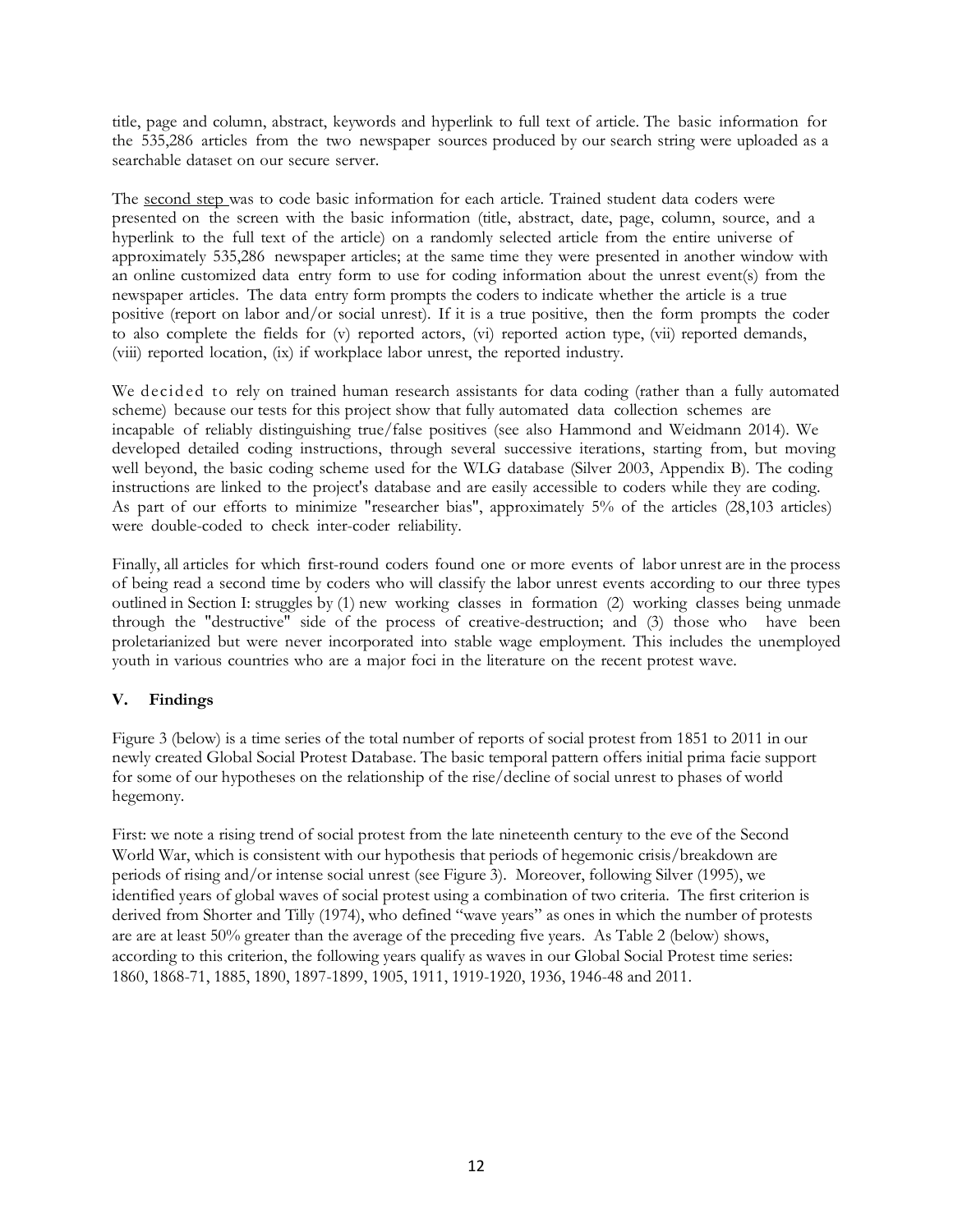

**Figure 3.** Reports of Social Protest in the World, New York Times and Guardian, 1851-2016

**Source:** Global Social Protest Database v1.

| Table 2. Identification of Years of Global Social Protest Waves |  |
|-----------------------------------------------------------------|--|
|-----------------------------------------------------------------|--|

| <b>Wave-Years (Shorter and Tilly Method)</b> | <b>Wave-Years (Silver Method)</b> |
|----------------------------------------------|-----------------------------------|
| 1860<br>$\lceil 1 \rceil$                    |                                   |
| 1868-1871<br>$\lceil 2 \rceil$               |                                   |
| 1885<br>$\lceil 3 \rceil$                    |                                   |
| 1890<br>[4]                                  |                                   |
| 1897-1899<br>$\overline{5}$                  |                                   |
| 1905<br>[6]                                  |                                   |
| 1911<br>171                                  | $[1]$ 1911                        |
| [8] 1919-1920                                | [2] 1919-1920                     |
| 1936<br>[9]                                  | $[3]$ 1936                        |
| $[10]$ 1946-1948                             | [4] 1946-1948                     |
| $[11]$ 2011                                  | 2011<br>51                        |

Years with relatively few reports of social unrest can be identified as "wave years" by the Shorter and Tilly method *if* the preceding five years were relatively uneventful. As such, a relatively small increase in the frequency of reported social protests will produce a "wave" (as long as the number of reports of social unrest is 50% greater than the average of the previous five years). We therefore complement the Shorter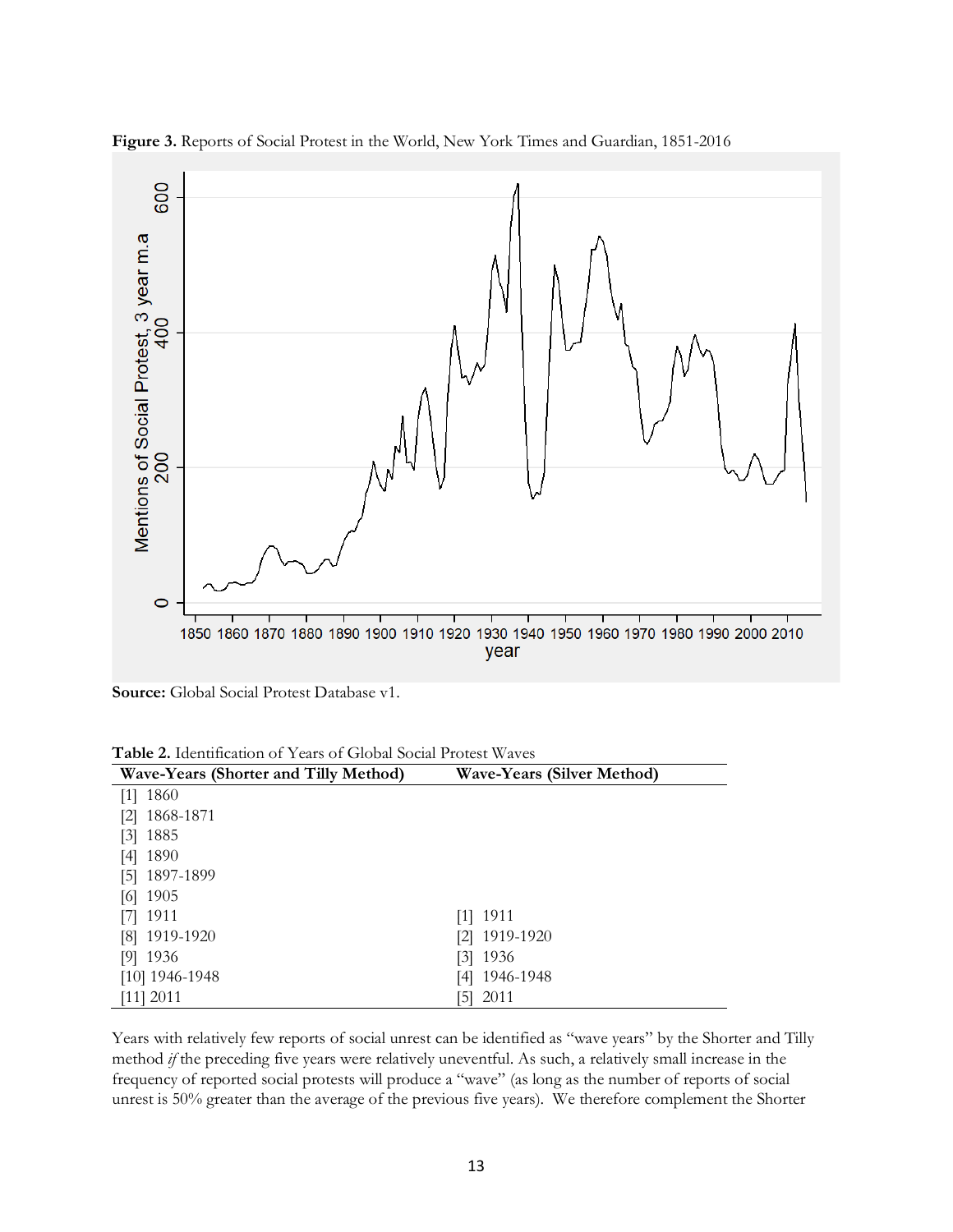and Tilly method by adding a second criterion: that the number of reports of social protest in a given year must also be greater than the annual mean of reported social protests worldwide for the entire period (Silver 1995: 28). The combination of these two criteria gives us five global waves of social protest from 1851 to 2016 as shown in Table 2 (column labeled Silver method). These are 1911, 1919-1920, 1936, 1946-48 and 2011.

Our finding that there is a world-historical wave in reported global social protest in 2011 (using *both* wave determination criteria) is consistent with our hypothesis that the intensity of social protest in the 2010- 2014 period is, at least equal if not greater than the period of hegemonic crisis/breakdown of British hegemony. This is consistent with our theoretical understanding that (a) the contemporary period is one of world hegemonic crisis/breakdown; and (b) periods of hegemonic crisis/breakdown are characterized by rising and intensifying global social unrest. [or: as formulated above: in phases of hegemonic crisis/breakdown, social unrest is characterized by a rising trend and explosive pattern (as measured by the slope and standard deviation from the mean, respectively); in phases of hegemonic stability labor/social unrest is characterized by a stable and/or declining trend (cf. Silver 2003, Table 4.1)].

Although Figure 3 is a time series of the total number of reports of social protest worldwide, our preliminary analysis of the data (disaggregated by country) also provides support for our hypothesis that periods of crisis/breakdown of hegemony are ones in which the *geographical spread* or *geographical clustering* of social protest (i.e., the number of countries experiencing significant waves of social unrest in any given year) is disproportionately high.

Our preliminary analysis of the composition of the current wave of social unrest requires a more nuanced analysis. On the one hand, we can easily identify examples of all three types of labor unrest post-2010 in our new database. For instance, the first type -- struggles by new working classes in formation -- was the dominant form of labor unrest in countries, sub-national regions, and industries that experienced rapid economic growth in the past twenty years. The best way to observe this dynamic is to examine the geographical shifts in labor unrest in key industries. For instance, Table 3 illustrates this pattern by showing the changing geography of labor unrest in the automobile industry. While in the early 20<sup>th</sup> century, core countries such as United States, France, United Kingdom and Canada were the epicenters of autoworker labor unrest, from 1970s to 1990s, main zones of labor unrest in the world auto industry became countries such as Japan, Germany, USSR/Russia, Spain, Argentina, Brazil, South Africa, South Korea and Mexico. In the early 21st century, India and China became the epicenters of labor unrest in the auto industry. This pattern illustrates Silver's (2003) main argument: where capital goes, conflict follows. Our new dataset supports the claim by Karatasli et al (2013), that rising labor militancy in East and South Asian countries has been a key component of the 2011 wave of "social protest" (see also Silver and Zhang 2009, Zhang 2015, Ness 2015).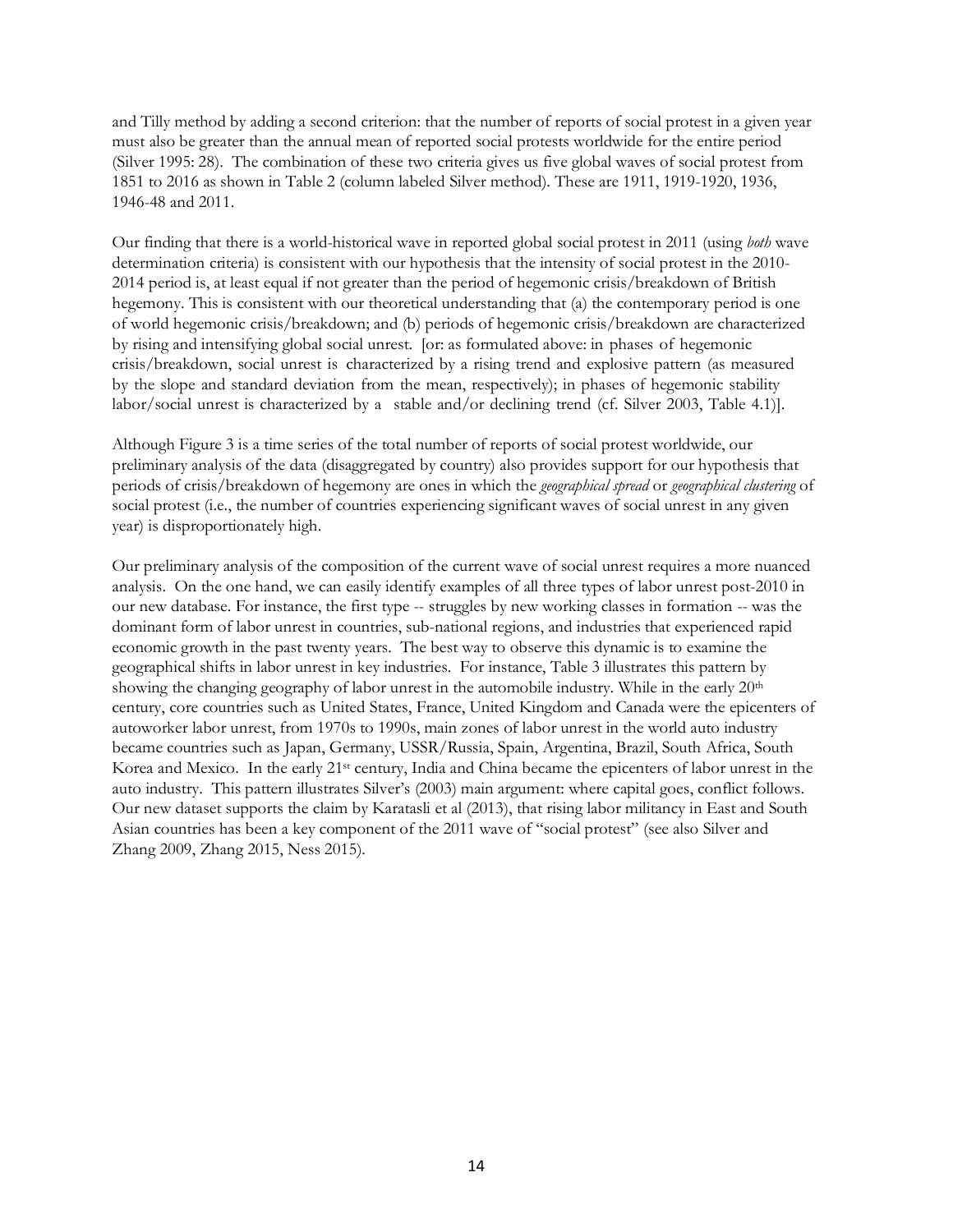|               | 1900s | 1910s | 1920s | 1930s | 1940s | 1950s |   |   |   | 1960s 1970s 1980s 1990s 2000s 2010s |   |   |
|---------------|-------|-------|-------|-------|-------|-------|---|---|---|-------------------------------------|---|---|
| <b>USA</b>    | x     | x     | x     | x     | x     | x     |   |   |   |                                     |   |   |
| France        | x     | x     | x     | x     | x     | x     | x | x |   |                                     |   |   |
| Italy         |       | x     | x     |       |       |       | x |   | x |                                     | x |   |
| UK            |       |       |       | x     |       | x     | x | x | x |                                     |   |   |
| Canada        |       |       |       | x     | x     | x     | x |   | x |                                     |   |   |
| Japan         |       |       |       |       |       |       | x |   |   |                                     |   |   |
| Spain         |       |       |       |       |       |       |   | x |   |                                     |   |   |
| Argentina     |       |       |       |       |       |       |   | x |   |                                     |   |   |
| Germany       |       |       |       |       |       |       |   |   | x |                                     |   |   |
| <b>Brazil</b> |       |       |       |       |       |       |   |   | x | x                                   | x |   |
| South Africa  |       |       |       |       |       |       |   |   | x | x                                   | x |   |
| South Korea   |       |       |       |       |       |       |   |   | x | x                                   | x |   |
| USSR/Russia   |       |       |       |       |       |       |   |   | x | x                                   | x |   |
| Mexico        |       |       |       |       |       |       |   |   |   |                                     | x |   |
| India         |       |       |       |       |       |       |   |   |   |                                     | x | x |
| China         |       |       |       |       |       |       |   |   |   |                                     |   | x |

**Table 3.** Geographies of Labor Unrest in Auto Industry

**Source:** Global Social Protest Database v1. [add note about criteria used for "x"]

Figure 4 below shows the historical patterning of unemployment related protests in our database from 1851 to 2016. This indicator includes both reports of protests by the unemployed and other social protest events in which unemployment has been a major reported concern. Interestingly, Figure 4 shows two major peaks in this period. The first one is around 1930-1933 and the second one around 2011. In other words, the first of these major waves is right after the 1929 crisis and the second one is right after the 2007/8 financial crisis. Seen from our theoretical framework, these two periods correspond to the terminal crisis of the respective hegemonic periods (i.e. the terminal crisis of the British hegemony in the early 20<sup>th</sup> century and the terminal crisis of the US hegemony in the early 21<sup>st</sup> century).

Equally interesting is the geographical epicenters of these two global waves of unemployment related protest. The hotbeds of the unemployment related protests of the 1930s are the United States, United Kingdom, France and Germany. Although the bottom of the list also includes some Eastern European and Latin American countries/regions, it appears that the majority of the reported unemployment related protests took place in capitalist core countries. In contrast, the hotbeds of the unemployment related protests of the early 21st century are much more widely spread—Greece, USA, Egypt, Tunisia, Israel, Spain, Jordan, Libya and United Kingdom, respectively. This latter list contains (a) core regions where capital is leaving and producing a "second-type" labor unrest by working classes that are being unmade (such as the United States and United Kingdom), (b) semiperipheral regions that have been hit heavily by the 2007/8 financial crisis and the Eurozone crisis such as Greece and Spain, and (c) peripheral countries in the Middle East that became the hotbeds of revolutions such as Egypt, Tunisia and Jordan (as well as the oil rich Libya). While elements of our "third type" labor unrest can also be found in (a) and (b), the "third type" is a significant form of labor unrest in (c).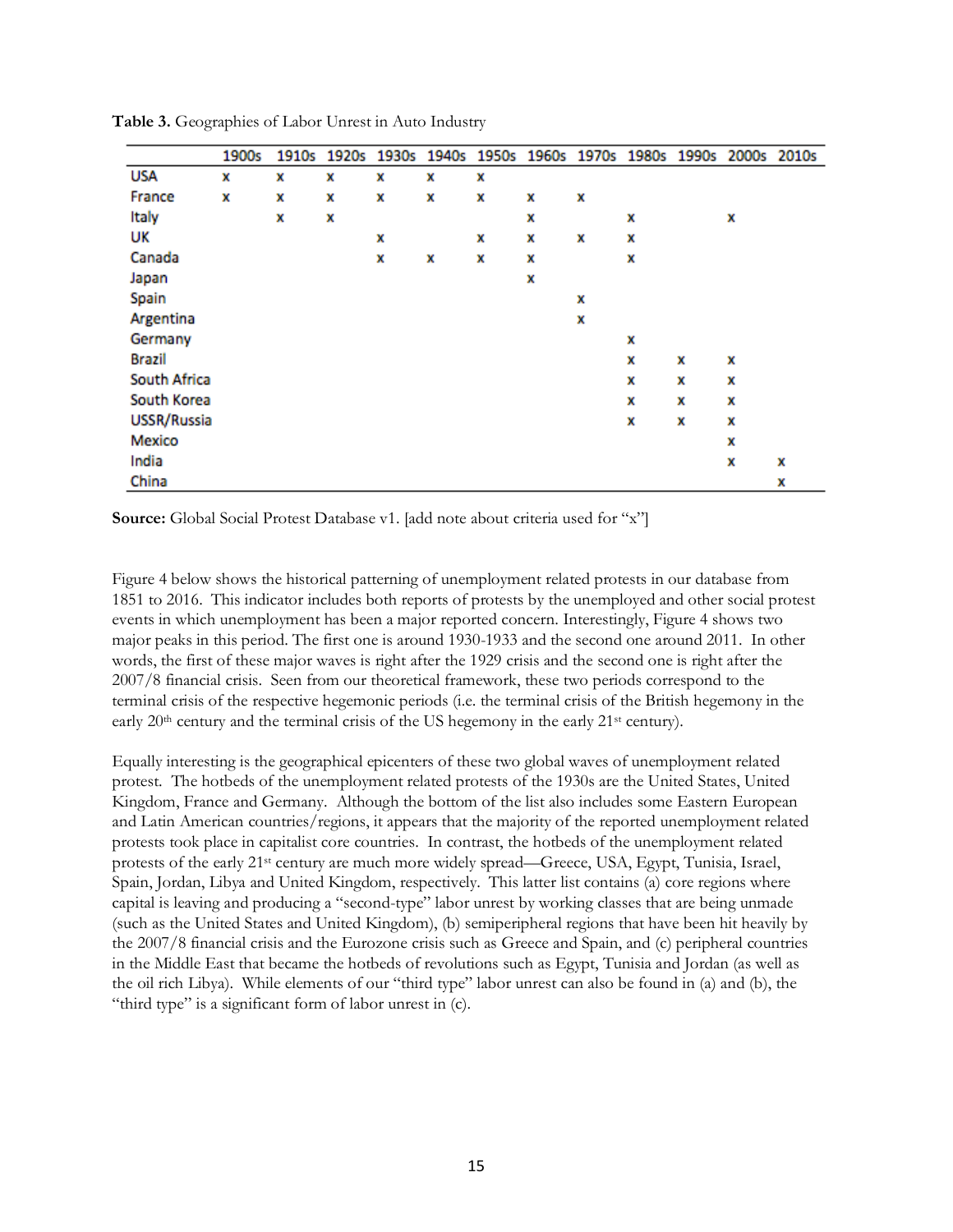

**Figure 4.** Reports of Unemployment Related Protests in the World, New York Times and Guardian, 1851-2016

In sum, by using unemployment-related protests as a crude indicator for our "second" and "third" types of labor unrest, we find preliminary support for two findings that support our initial hypotheses. *One,* the "second type" of labor unrest -- struggles by old working classes in the process of being "unmade" and who are seeking to retain previously won rights – is important today in countries and regions that experienced industrial decline, especially employment decline, in the past twenty years. *Two*, that the third type of labor unrest -- struggles by that part of the working class that has been bypassed by capital –can be found today in both the global North and the global South, but is a far more significant component of overall labor unrest in the global South--that is, in regions that are characterized by high levels of proletarianization but low levels of labor absorption by capital relative to the total population available for wage labor.

While we are still in the early phases of the data analysis, we can report that it is less clear that we will find support for our hypothesis that "the weight of labor unrest as a percentage of overall social unrest has not declined over time." **Table 4** (below) shows wave-years for reported labor unrest in the Global Social Protest Database as identified by the criteria used above to identify waves of social unrest. According to the Shorter and Tilly method, 2010-2011 qualifies as a major wave of labor unrest on a global scale. It is one of the thirteen major waves of labor unrest from 1851 to 2016. Yet, when we include the second criterion (that the frequency of reported labor unrest should be higher than the overall average for the

**Source:** Global Social Protest Database v1.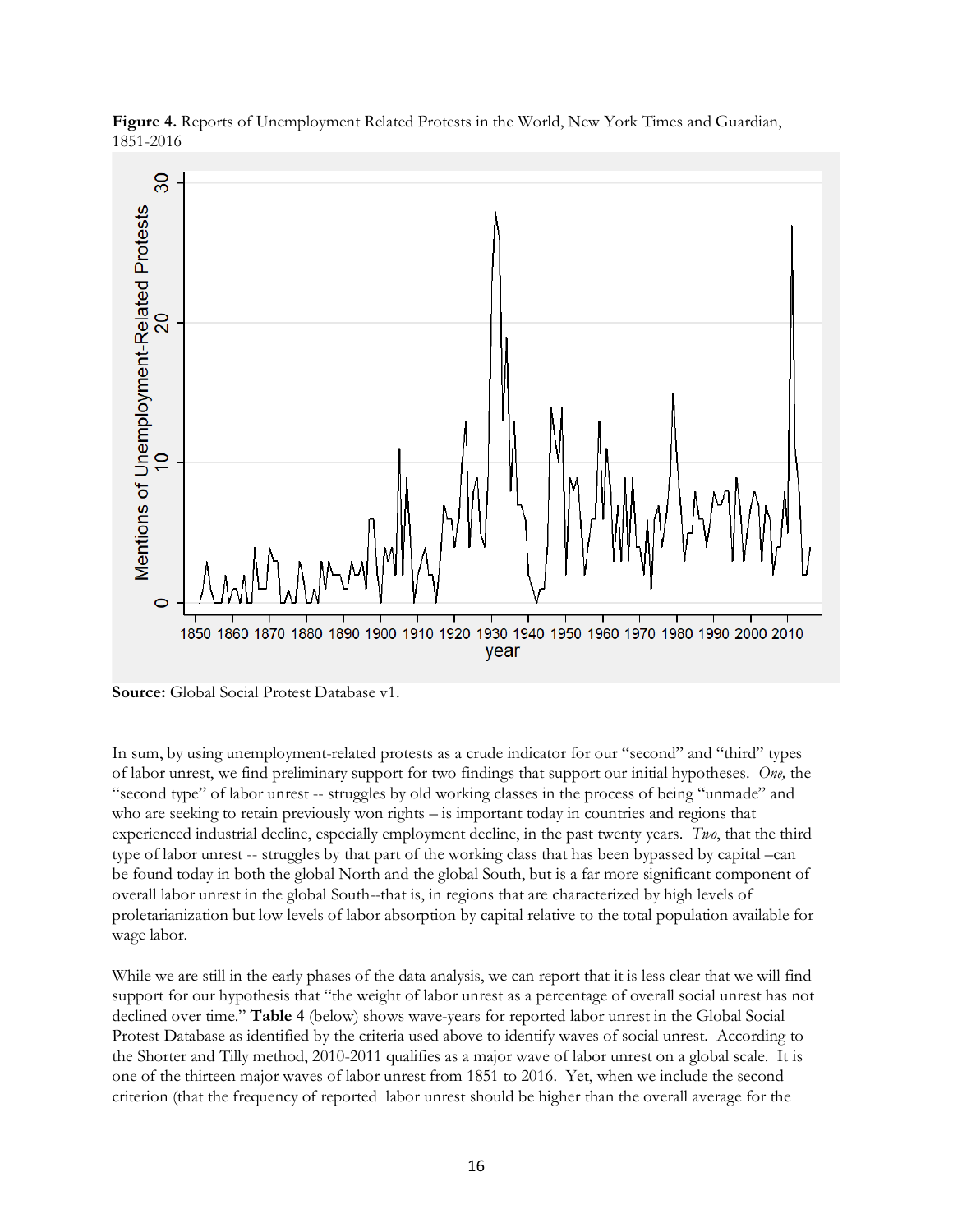entire period), 2010-2011 no longer qualifies as a global wave year. The most recent wave (2010-2011) disappears from the list, along with the six sets of wave years prior to 1905.

| <b>Wave-Years (Shorter and Tilly</b> | <b>Wave-Years (Silver Method)</b> |
|--------------------------------------|-----------------------------------|
| Method)                              |                                   |
| $[1]$ 1861                           |                                   |
| $[2]$ 1864                           |                                   |
| 1866-1872<br>$\lceil 3 \rceil$       |                                   |
| $[4]$ 1878                           |                                   |
| $[5]$ 1886-1890                      |                                   |
| $[6]$ 1899-1902                      |                                   |
| [7] 1905-1907                        | $[1]$ 1905-1907                   |
| [8] 1919-1920                        | [2] 1919-1920                     |
| $[9]$ 1926                           | $[3]$ 1926                        |
| $[10]$ 1934                          | [4] 1934                          |
| $[11]$ 1945-1948                     | [5] 1945-1948                     |
| $[12]$ 1976                          | [6] 1976                          |
| [13] 1980                            | $[7]$ 1980                        |
| $[14]$ 2010-2011                     |                                   |

**Table 4.** Identification of Years of Global Labor Unrest Waves

**Figure 5.** Reports of Labor Unrest in the World, New York Times and Guardian, 1851-2016



**Source:** Global Social Protest Database v1. [3 year moving average, do last points have zeros in MA?]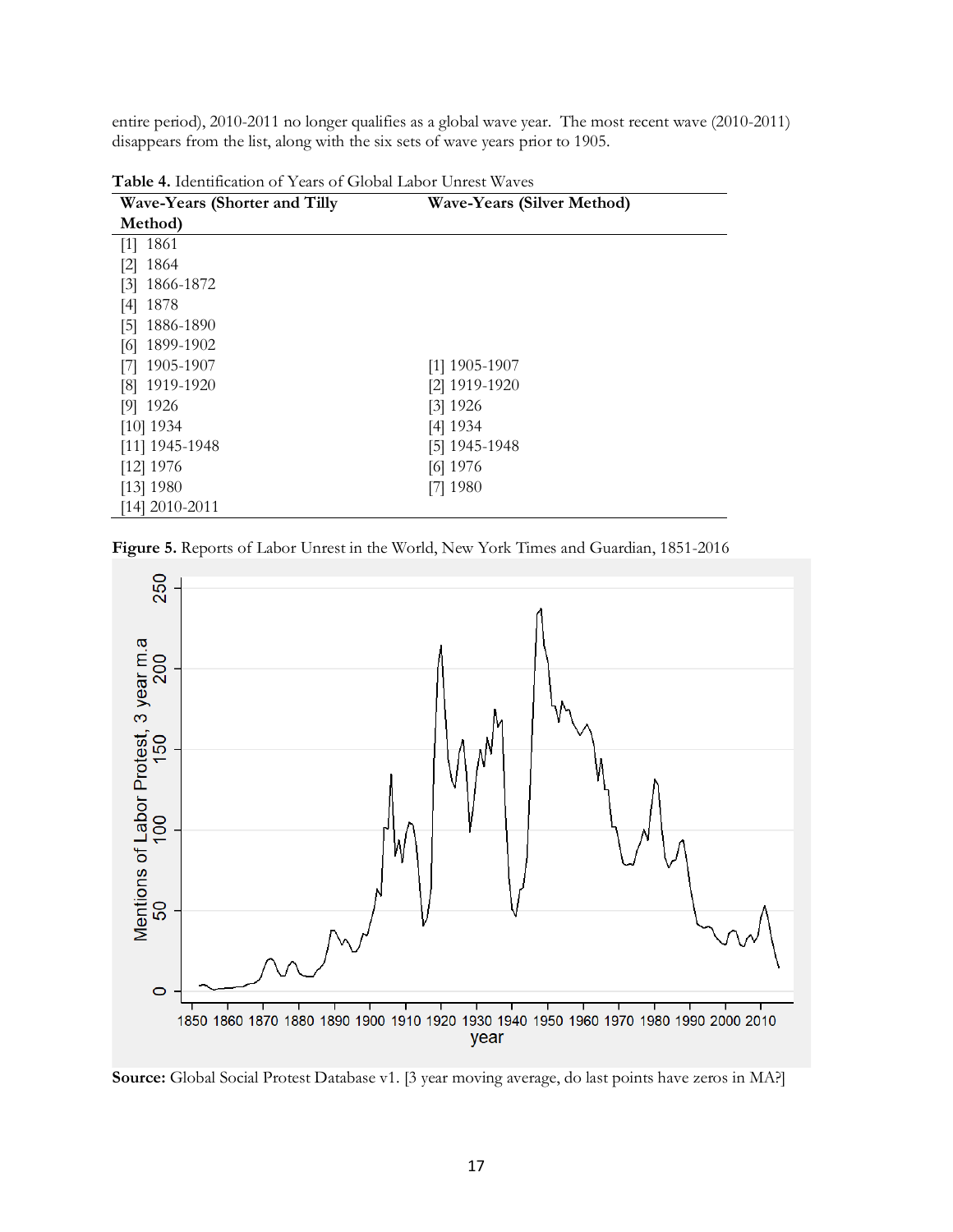

**Figure 6.** Reports of Social and Labor Unrest in the World, New York Times and Guardian, 1851-201

**Source:** Global Social Protest Database v1. [3 year moving average, do last points have zeros in MA?]

Figure 5 (above) shows the historical trajectory of labor unrest from 1851 to 2016 and Figure 6 (above) compares frequencies of social and labor unrest reports together. While there is a clear increase in labor unrest in the early twenty-first century (Figure 5), the contribution of labor unrest to the 2011 wave is relatively small (as can be seen from Figure 6). This raises doubts about the validity of our hypothesis 2c, which predicts that the weight of the labor unrest component in overall social unrest has not declined. There are two possible reasons for this finding. The first explanation is that many of the reported protests that contribute to our 2011 social protest peak are "actually" labor unrest, but they are not being reported as such by the newspapers. As we argued in the earlier conceptual section of this paper, type 3 labor unrest is likely to be misrecognized (i.e., not recognized as labor unrest) by both newspapers and researchers; and moreover, the weight of type 3 labor unrest has grown over time. Of course, the second possible explanation for our failure to find support is that our research has falsified hypothesis 2c.

It is also difficult to come to a conclusion before further analysis for several reasons. First, many of the "social unrest" events in news reports (e.g. news reports about the 2011 Egyptian revolution) do not give details about the class/status characteristics of the participants. Second, articles on mass protests often refer to the "people" as actors; but without further evidence, we do not code the report as labor unrest, even though there is a high probability that labor is present among the actors and in the demands. Consequently, in Figure 6, the reported events making up the gap between the social unrest line and the labor unrest line do not necessarily indicate non-labor social unrest. Some proportion of these events are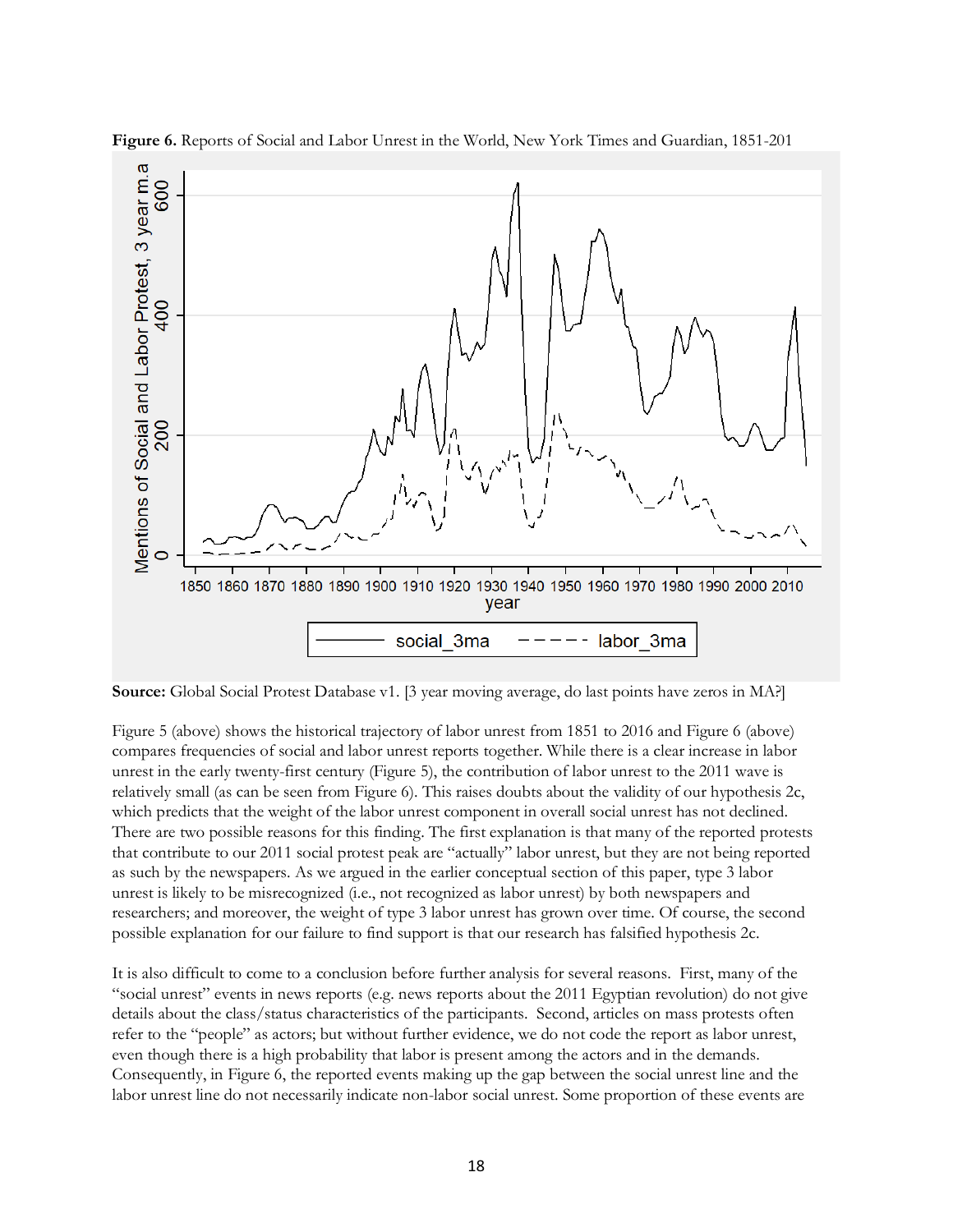labor unrest, but how many (and how consistent a proportion over time) is for now unknown. Based on what we know now, we can say that, *if the rate of underreporting of labor unrest is more or less constant over the* 150 *years*, Figure 6 shows that proportion of labor unrest has declined over time (falsifying hypothesis 2c). However, *if, as we suspect, the rate of underreporting has increased over time* (in part due to the increased weight of type 3 labor unrest), then it suggests a major reinterpretation of the relationship between the contemporary dynamics of social and labor unrest, on the one hand, and the contemporary dynamics of hegemonic crises and capitalist development, on the other hand.

#### **References**

- Agarwala, Rina. 2013. *Informal Labor, Formal Politics, and Dignified Discontent in India.* New York: Cambridge University Press.
- Andersen, Kurt. 2011. "Person of the Year 2011." *Time*, December 14. http://content.time.com/time/specials/packages/article/0,28804,2101745\_2102132\_2102373,00.ht ml.
- Arrighi, Giovanni. 1994. *The Long Twentieth Century: Money, Power and The Origins of Our Times.* London: Verso (second edition).
- Arrighi, Giovanni, and Beverly Silver. 1999. *Chaos and Governance in the Modern World System*. Minneapolis: University of Minnesota Press.
- Badiou, Alain. 2012. *Rebirth of History: Times of Riots and Uprisings*. London: Verso.
- Barbieri, Katherine and Omar Keshk. 2012. Correlates of War Project Trade Data Set Codebook, Version 3.0. Online: http://correlatesofwar.org.
- Barranco, José and Dominique Wisler. 1999*. "*Validity and systematicity of newspaper data in event analysis." *European Sociological Review.15:* 301–22.
- Bar-Yam, Yav., Bar-Yam, Yan., Lagi, M., (2013, January 8). South African Riots: Repercussion of the Global Food Crisis and US Drought. *New England Complex Systems Institute Report.* Available online at: http://necsi.edu/research/social/southafrica/sa\_riots.pdf, last retrieved August 9, 2014
- Beinin, Joel. 2011. "Working-Class Revolutions?" *Nation*, *293*(11), 25-28 Bertho, Alain. 2009. *Le Temps des émeutes.* Renaud-Bray.
- Bertho, Alain. 2014. *Anthropologie du présent.* 2014. Available online at: http://berthoalain.com/about/ (accessed 08 01, 2014).
- Blackburn, Robin. 1988. *The Overthrow of Colonial Slavery, 1776-1848.* London: Verso.
- Bolt, Jutta and Jan Luiten van Zanden. 2013. "The First Update of the Maddison Project; Re-Estimating Growth Before 1820." *Maddison Project Working Paper 4, University of Groningen, January 5*
- Boswell, Terry, and Christopher Chase-Dunn. 2000. *The Spiral of Capitalism and Socialism: Toward Global Democracy.* London: Lynne Rienner Publishers.
- Burawoy, Michael. 2010. "From Polanyi to Pollyanna: the false optimism of global labor studies." *Global Labour Journal 1.2*, *7*: 301-313
- Burstein, Paul. 1985. *Discrimination, Jobs and Politics*. Chicago: University of Chicago Press Calhoun, Craig. 2013. "Occupy Wall Street in Perspective." *British Journal of Sociology 64 (1)*: 26–38. Castells, Manuel. 1997. *The Information Age, Vol 7: The Power of Identity*. Oxford: Blackwell
- Chase Dunn, C. 2013. *The World Revolution of 2011: Assembling a United Front of the New Global Left.*  Available online at: http://irows.ucr.edu/papers/irows82/irows82.htm.
- Chun, Jennifer. 2009. *Organizing at the Margins: The Symbolic Politics of Labor in South Korea and the United States.* Ithaca: Cornell University Press.
- Dangler, Jamie Faricellia. 1995. "The Times (London) and the New York Times as Sources on World Labor Unrest." Review (Fernand Braudel Center), Volume XVIII, Number 1: 35-47.
- Danzger, M. Herbert. 1975. "Validating conflict data." American Sociological Review 40:570-84. Earl, Jennifer, Andrew Martin, John D. McCarthy and Sarah A. Soule. 2004. "The Use of Newspaper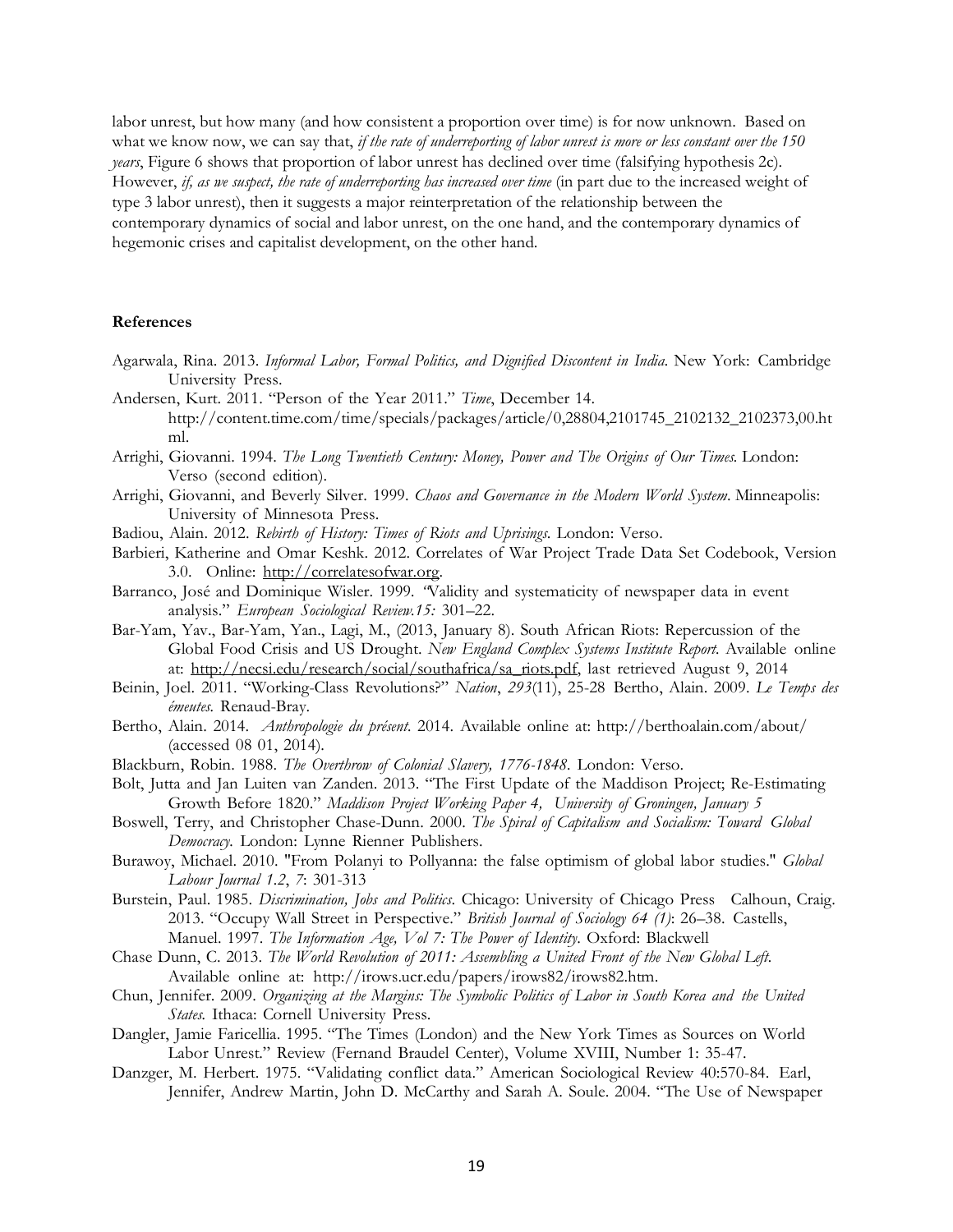Date in the Study of Collective Action" Annual Review of Sociology, vol 30: 64-80

- Franzosi, Roberto. 1987. "The press as a source of socio-historical data: issues in the methodology of data collection from newspapers." Historical Methods: A Journal of Quantitative and Interdisciplinary History 20, no. 1: 5-16.
- Franzosi, Roberto. 1995. The Puzzle of Strikes: The Class and State Strategies in Postwar Italy. Cambridge: Cambridge University Press.
- Fraser, Nancy. 2014. "Behind Marx's Hidden Abode: For an Expanded Conception of Capitalism", New Left Review 86, March-April: 55-72.
- GDELT. no date. *The GDELT Project*. http://gdeltproject.org (accessed 08/01/2014). Gitlin, Todd. 2012. *Occupy Nation*. New York: HarperCollins
- Gleditsch, Nils Petter, Peter Wallensteen, Mikael Eriksson, Margareta Sollenberg, and Havard Strand. 2001. "Armed Conflict 1946-2001: A New Dataset." *Journal of Peace Research 39(5)*: 615-637 Ghosn, Faten, Glenn Palmer, and Stuart Bremer. 2004. "The MID3 Data Set, 1993–2001: Procedures,
- Coding Rules, and Description." *Conflict Management and Peace Science 21:* 133-154. Go, Julian. 2011. *Patterns of Empire: The British and American Empires, 1688 to the Present*. Cambridge, NY: Cambridge University Press.
- Goldstone, Jack. 2011. "Understanding the Revolutions of 2011. Weakness and Resilience in Middle Eastern Autocracies." *Foreign Affairs. Vol 90(3):* 8-16
- Goodwin, Jeff , and Eduardo Romanos. 2014. "Occupy Wall Street and 15M in Comparative and Theoretical Perspective." unpublished conference paper, presented at the *XVIII ISA World Congress of Sociology. Facing and Unequal World: Challenges for Global Sociology*, July 15, 2014, Yokohama, Japan.
- Gorz, Andre. 2001. *Farewell to the Working Class: An Essay on Post-Industrial Socialism.* London: Pluto Press
- Guardian, The. 2012. "Arab spring: an interactive timeline of Middle East protests." January 5, 2012 http://www.theguardian.com/world/interactive/2011/mar/22/middle-east-protest-interactivetimeline
- Guardian, The. 2011. "England riots: an interactive timeline." September 5, 2011 http://www.theguardian.com/uk/interactive/2011/sep/05/england-riots-timeline-interactive
- Hammond, Jesse, and Nils B. Weidmann. 2014. "Using machine-coded event data for the micro-level study of political violence." *Research & Politics 1, no. 2.*
- Hanieh, Adam. 2013. *Lineages of Revolt: Issues of Contemporary Capitalism in the Middle East*. Chicago, Illinois: Haymarket Books
- Hardt, Michael and Antonio Negri. 2012. *Declaration*. New York: Argo Navis Author Services. Harvey, David. 2013. *Rebel Cities: From the Right to the City to the Urban Revolution.* New York: Verso.
- Hobsbawm, Eric. 1962. *The Age of Revolution: 1789-1848***.** New York: Mentor**.**
- Hobsbawm, Eric. 1994. *The Age of Extremes: A History of the World, 1914-1991.* New York: Vintage. Hopkins, Terence K. "World-systems analysis: Methodological issues." In Terence K. Hopkins, Immanuel Wallerstein and Associates, *World-Systems Analysis: Theory and Methodology*: 145-158. Beverly Hills, CA: Sage
- ICEWS, no date. *Worldwide Integrated Crisis Early Warning System.b*  http://www.lockheedmartin.com/us/products/W-ICEWS/W-ICEWS\_overview.html
- Jenkins, J. Craig, and Charles Perrow. 1977. "Insurgency of the Powerless: Farm Workers Movements."*American Sociological Review, XLII (2)*: 249-67
- Karatasli, Savas, Sefika Kumral, Benjamin Scully, and Smriti Upadhyay. 2014, in press. "Class, Crisis, and the 2011 Protest Wave: Cyclical and Secular Trends in Global Labor Unrest." In C. Chase-Dunn, I. Wallerstein and C. Suter (eds). *Overcoming Global Inequalities*. New York: Paradigm
- Koopmans, Ruud. 1993. "The Dynamics of Protest Waves: West Germany, 1965 to 1989." *American Sociological Review, LVIII (5)*, *October*: 637-58
- Korzeniewicz, Roberto P. 1989. "Labor Unrest in Argentina, 1887-1907." *Latin American Research Rev*iew*, 24 (3)*: 71-98
- Kriesi, Hanspeter, Ruud Koopmans, Jan Willem Duyvendak, and Marco G. Giugni. 1995. *New Social*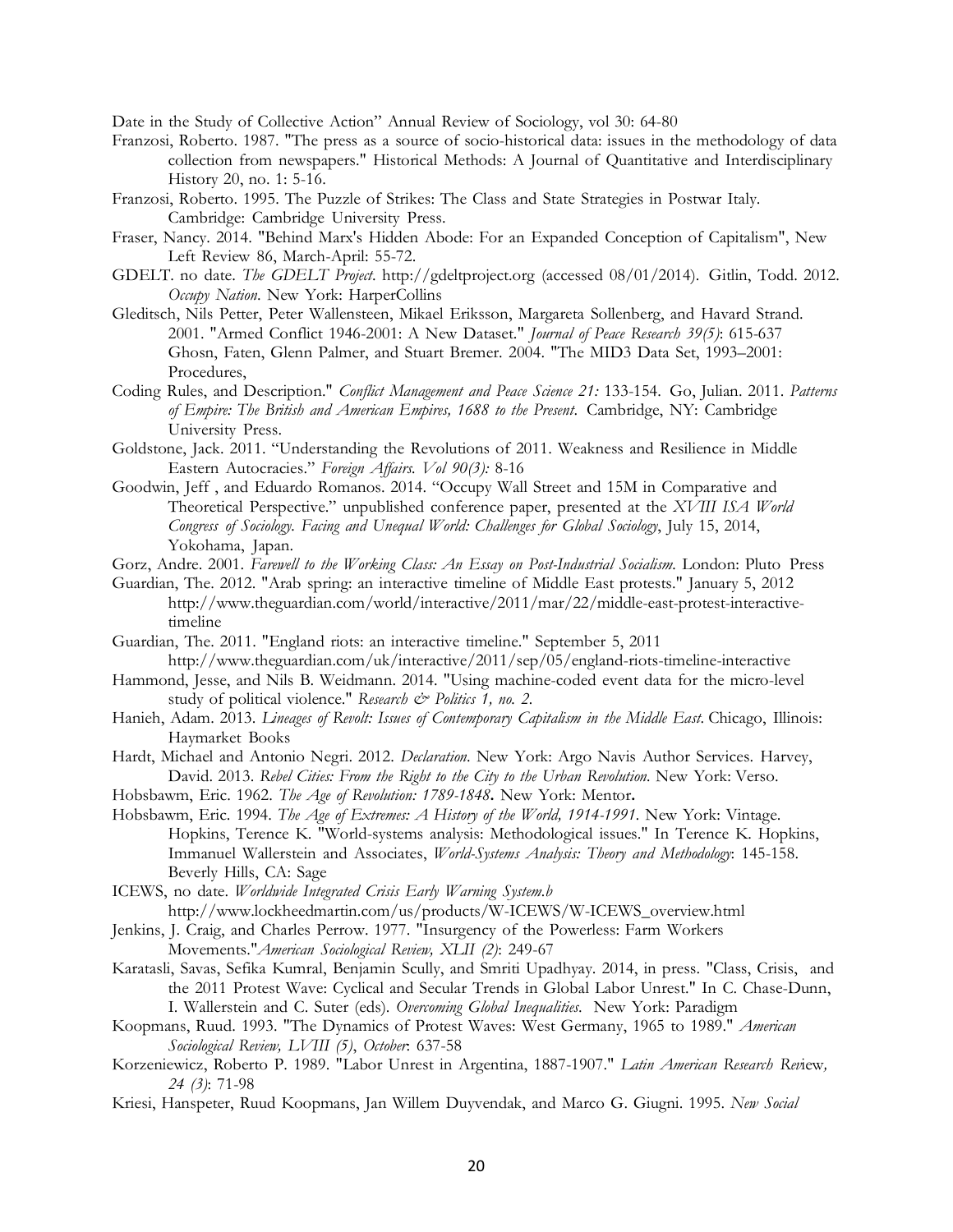*Movements In Western Europe: A Comparative Analysis*. Minneapolis: University of Minnesota Press.

- Larana, E., Johnston, H. & Gusfield, J. R. 1994. *New Social Movements: From Ideology to Identity.* Philadephia: Temple University Press.
- Lee, Ching Kwan. 2007. *Against the Law: Labor Protests in China's Rustbelt and Sunbelt.* University of California Press.
- Levy, Jack S. 1989. "The Diversionary Theory of War: A Critique." In M.I.Midlarsky, ed., *Handbook of War Studies*, pp. 258-88. London: Allen and Unwin.
- Levy, Jack S. 1998. "The causes of war and the conditions of peace." *Annual Review of Political Science 1, no. 1*: 139-165.
- Maddison, Agnus. 1995 *Monitoring the World Economy*. Paris: OECD Development Centre, Paris.[available online at: http://www.ggdc.net/maddison/oriindex.htm]
- Maddison, Agnus. 1996. *Statistics on World Population, GDP and Per Capita GDP, 1-2008 AD* [available online at: http://www.ggdc.net/maddison/oriindex.htm]
- Maddison, Agnus. 2001. *The World Economy: A Millenial Perspective*. Paris: OECD Development Centre Studies. [available online at: http://www.ggdc.net/maddison/oriindex.htm]
- Mann, Michael. 1993. *The Sources of Social Power, Vol. 2, The Rise of Classes and Nation-States, 1760- 1993.* Cambridge: Cambridge University Press.
- Martin, William, editor. 2007. *Making Waves: Worldwide Social Movements, 1750-2005.* Paradigm Publishers.
- Marx, Karl. [1867] 1992. *Capital*. New York: Penguin.
- Mason, Paul. 2012. *Why It Is Kicking Off Everywhere: The New Global Revolutions*. London: Verso. Mason, Paul. 2013. "Why Is It Still Kicking Off Everywhere?" *Soundings* 53 (*Summer*): 44–55.
- McAdam, Doug. 1982. *Political Process and the Development of Black Insurgency, 1930-1970*. Chicago: University of Chicago Press.
- McMichael, Philip. 1990. "Incorporating comparison within a world-historical perspective: An alternative comparative method." *American Sociological Review, Vol. 55, No. 3*: 385-397.
- Milkman, Ruth, Stephanie Luce, and Penny Lewis. 2013. *Changing the Subject: A bottom-up account of Occupy Wall Street in New York City.* The Murphy Institute: The City University of New York
- Milkman, Ruth. 2014. Millenial Movements: Occupy Wall Street and Dreamers. *Dissent vol 61(3),* pp.55-59
- Milkman, Ruth. 2006. *L.A. Story: Immigrant Workers and the Future of the U.S. Labor Movement.* New York: Russell Sage.
- MSNBC. 2011. "Worker Strikes Spread, Add to Egypt Turmoil." February 9. http://www.nbcnews.com/id/41486277/ns/world\_news-mideast\_n\_africa/t/worker-strikesspread- add-egypt-turmoil/#.U\_kW9ksbEds
- Murphy, Jonathan, and Stephen Ackroyd. 2013. Transnational corporations, socio-economic change and recurrent crisis. *Critical Perspectives on International Business, 9(4)*: 336-357
- Ness, Immanuel. 2015. Southern Insurgency: The Coming of the Global Working Class, Pluto Press.
- O'Brien, Sean P. 2010. "Crisis Early Warning and Decision Support: Contemporary Approaches and Thoughts on Future Research." International Studies Review, Volume 12, Issue 1: 87–104.
- Oliver, Pamela E., and Gregory M. Maney. 2000. "Political Processes and Local Newspaper Coverage of Protest Events: From Selection Bias to Triadic Interactions." *American Journal of Sociology,*106, no. 2: 463-505.
- Olzak, Susan. 1989. "Labor unrest, immigration, and ethnic conflict in urban America, 1880-1914." *American Journal of Sociology, Vol. 94, No. 6:* 1303-1333.
- Ortiz, Isabel, Burke, Sara, Berrada, Mohamed, and Cortés, Hernan. 2013. September. *World Protests 2006- 2013*. New York, NY: Initiative for Policy Dialogue and Friedrich-Ebert-Stiftung.
- Paige, Jeffery M. 1975. *Agrarian Revolution: Social Movements and Export Agriculture in the Underdeveloped World.* New York: Macmillan.
- Pakulski, Jan, and Malcolm Waters. 1996. *The Death of Class*. London: SAGE
- Rachman, Gideon. 2011. "2011, The Year of Global Indignation." *Financial Times*, August 29, Online edition, sec. Comment. http://www.ft.com/intl/cms/s/0/36339ee2-cf40-11e0-b6d4-00144feabdc0.html#axzz2f7Be8nap.
- Rosenhek, Zeev, and Michael Shalev. 2014. The political economy of Israel's 'social justice' protests: a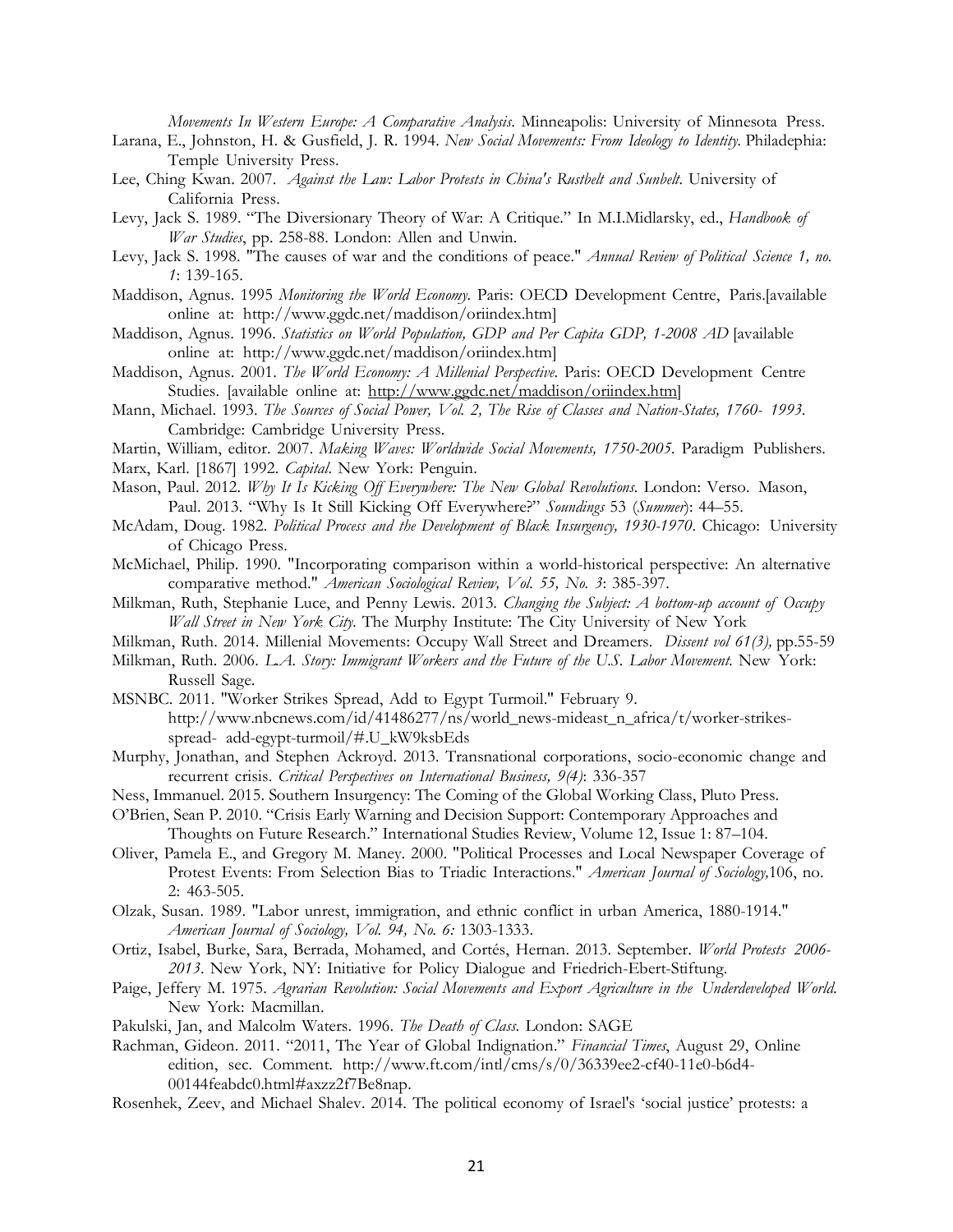class and generational analysis, *Contemporary Social Science: Journal of the Academy of Social Sciences, Vol 9(1)*, pp.31-48

Sarkees, Meredith Reid, and Frank Wayman. 2010. *Resort to War: 1816-2007*. Washington, D.C.: CQ Press

- Sassen, Saskia. 2011. "The Global Street Comes to Wall Street", *Possible Futures: A Project of the Social Science Research Council,* November 22 http://www.possible-futures.org/2011/11/22/the-global-streetcomes-to-wall-street/.
- Schumpeter, Joseph. 1947. *Capitalism, Socialism and Democracy.* London: Allen & Unwin. Sewell, Jr., William H. 1993. "Toward a Post-Materialist Rhetoric for Labor History." In Lenard R. Berlanstein (ed) *Rethinking Labor History,* pp.15-38. Urbana: University of Ilinois Press
- Shepard, B. H. 2012. Labor and Occupy Wall Street: Common causes and uneasy alliances. *WorkingUSA: The Journal of Labor and Society*, *15(1)*: 121-134
- Shorter, Edward & Tilly, Charles (1974). *Strikes in France: 1830-1968.* Cambridge: Cambridge University Press
- Silver, Beverly J. 2015, in press. "Labour, War and World Politics: Contemporary Dynamics in World-Historical Perspective", chapter 1 in K. van der Pilj, ed., *The International Political Economy of Production,* Elgar.
- Silver, Beverly. 2014. "Theorising the Working Class in Twenty-First Century Global Capitalism", in Atzeni, M. (ed.) *Workers and Labour in a Globalized Capitalism*, pp.46-69. Palgrave MacMillan
- Silver, Beverly J. 2013. "The World Labour Group Data Project", *Workers of the World: International Journal of Strikes and Social Conflicts*, *vol.1, no. 2, January*: 238-247.
- Silver, Beverly. 2003. *Forces of Labor: Workers' Movements and Globalization Since 1870*. Cambridge: Cambridge University Press.
- Silver, Beverly J. 1995. "Labor Unrest and World Systems Analysis: Premises, Concepts and Measurement", in Silver et al (editors), *Labor Unrest in the World Economy,* a special issue of *Review: Fernand Braudel Center, vol. 18, no. 1, Winter 1995*: 7-34.
- Silver, Beverly J., Giovanni Arrighi. 2011. "The End of the Long Twentieth Century" in Craig Calhoun and Georgi Derluguian, editors, *Business as Usual: The Roots of the Global Financial Meltdown,* New York: New York University Press, pp. 53-68.
- Silver, Beverly J, and Eric Slater. 1999. "The Social Origins of World Hegemonies." In *Chaos and Governance in the Modern World System*, by Giovanni Arrighi and Beverly J Silver. Minneapolis: University of Minnesota Press.
- Silver, Beverly J., and Lu Zhang. 2009. "China: Emerging Epicenter of World Labor Unrest." In Ho-fung Hung (ed), *China and the Transformation of Global Capitalism.* Baltimore: The Johns Hopkins University Press*,* pp. 174-187.
- Skocpol, Theda. 1979. *States and social revolutions: A comparative analysis of France, Russia and China.* Cambridge: Cambridge University Press
- Smith, Jackie. 2011. "Globalizations Forum on Middle East Protests: Commentary." *Globalizations, 8(5)*: 655-659
- Smith, Jackie, and Dawn Wiest. 2012. *Social Movements in the World-System: The Politics of Crisis and Transformation.* New York: Russell Sage
- Snyder, David and William R. Kelly. 1977. "Conflict Intensity, Media Sensitivity, and the Validity of Newspaper Data." *American Sociological Review, XLII(1)*, February: 104-23.
- Snyder, David and Charles Tilly. 1972. "Collective Violence in France." *American Sociological Review, XXXVII(5), October*: 520-32
- Standing, Guy. 2011. *The Precariat: The New Dangerous Class*. New York: Bloomsbury Academic. Stohl, Michael. 1980. "The Nexus of Civil and International Conflict." In Ted Robert Gurr, ed., *Handbook of Political Conflict: Theory and Research*, pp. 297-330. New York: The Free Press. Sugimoto, Yoshio. 1978. "Measurement of Popular Disturbance." *Social Science Research, VII (3), September*: 284-97.
- Tarrow, Sidney. 1989. *Democracy and Disorder: Protest and Politics in Italy, 1965-1975.* New York: Oxford University Press.
- Tarrow, Sidney. 1996. "Social movements in contentious politics: A review article." *The American Political Science Review*, Vol. 90, No. 4: 874-883.